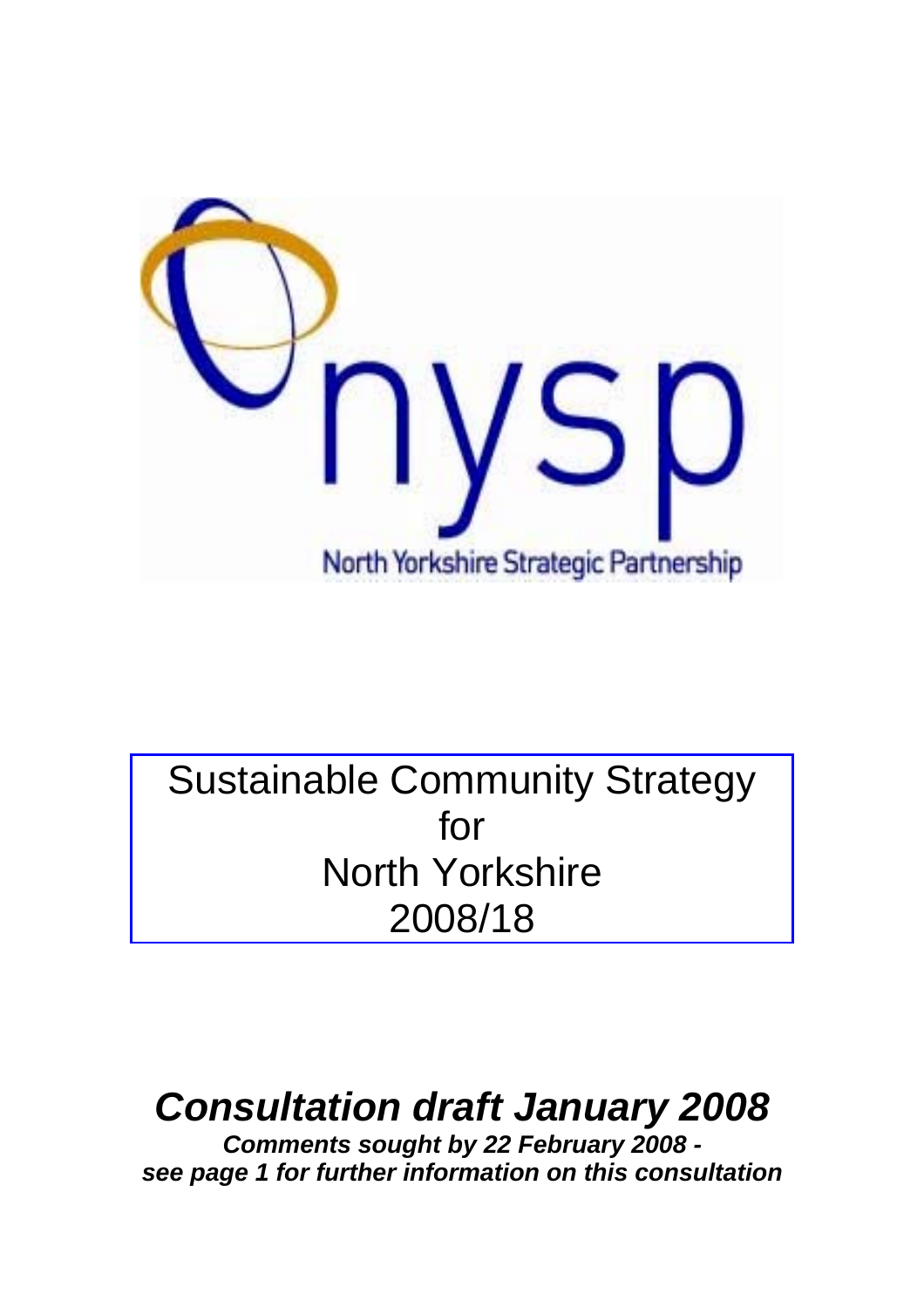# *About this consultation*

*This consultation seeks views on the draft Sustainable Community Strategy for North Yorkshire 2008/18. The Strategy has been produced by the North Yorkshire Strategic Partnership (NYSP). All local authorities and many other partners have a statutory duty to work together to produce a Sustainable Community Strategy for their area.* 

*The Strategy is a key building block for the North Yorkshire Local Area Agreement (NYLAA). The nine priorities in this Strategy will guide the selection of the indicators to be included in the NYLAA2.* 

*The nine priorities (see Section 5) have been identified from the seven districtlevel sustainable community strategies and six county-wide thematic plans (see Appendix 1), together with subsequent consultation with partners and discussions at the NYSP Wider Partnership Conference in October 2007.* 

*The NYSP welcomes your views on the format, content and priorities of the draft Strategy.* 

*Please send your views, no later than Friday 22 February 2008, to:* 

*Neil Irving Head of Corporate Policy North Yorkshire County Council County Hall Northallerton DL7 8AD* 

*[neil.irving@northyorks.gov.uk](mailto:neil.irving@northyorks.gov.uk)*

*The NYSP will use your views in finalising the draft Sustainable Community Strategy for North Yorkshire 2008/18 for discussion at the NYSP Council meeting on 13 March 2008.* 

*Further information about the NYSP is available at [www.nysp.org.uk](http://www.nysp.org.uk/) or from Neil Irving (contact details as above).*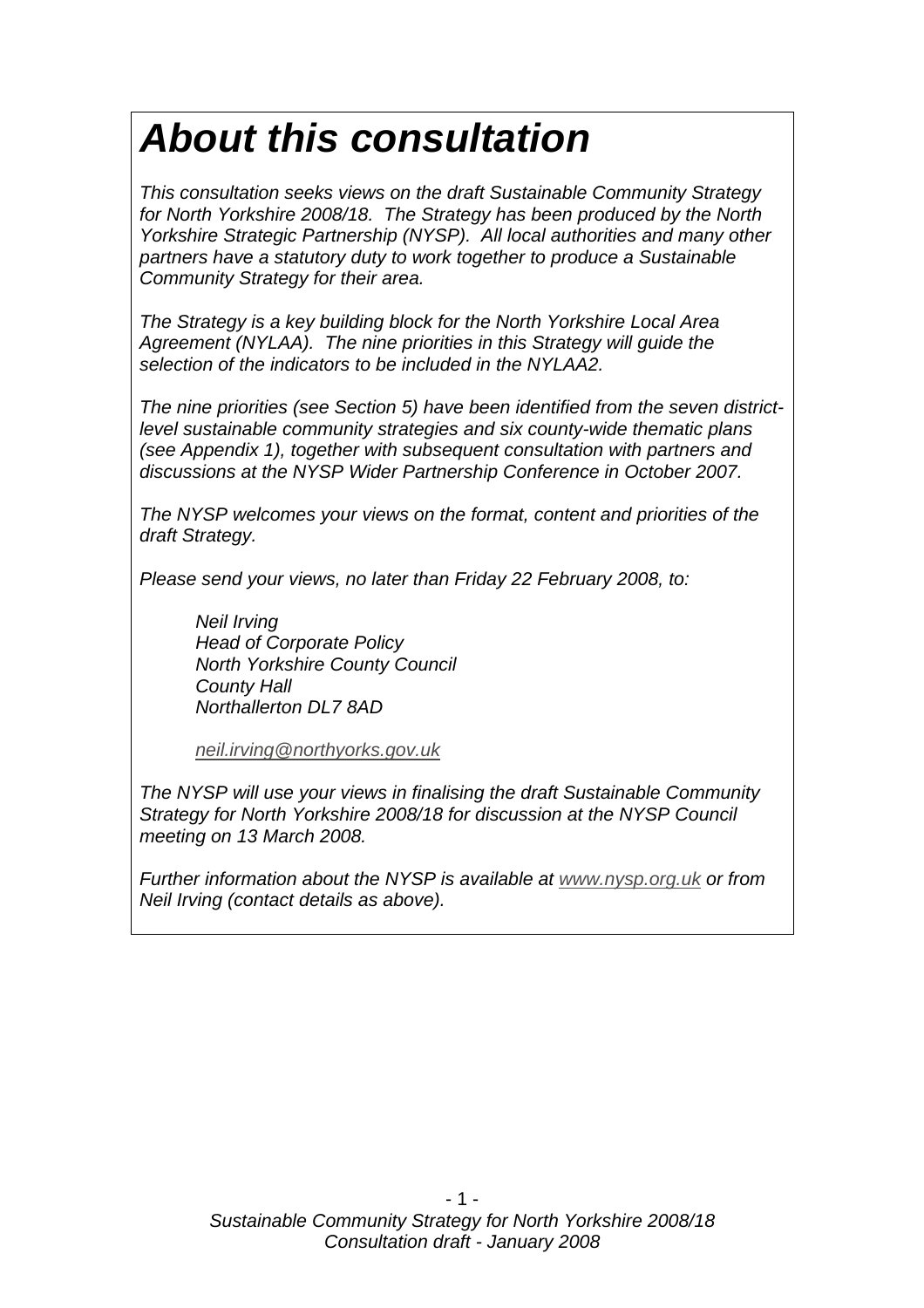| <b>Contents</b>  |                                                                                              |                 |
|------------------|----------------------------------------------------------------------------------------------|-----------------|
| <b>Section 1</b> | <b>Forward from the NYSP Chair</b>                                                           | 3               |
| <b>Section 2</b> | <b>Introduction</b>                                                                          | 4               |
| <b>Section 3</b> | <b>Setting the scene</b>                                                                     | 5               |
| <b>Section 4</b> | <b>Our vision</b>                                                                            | $\overline{7}$  |
| <b>Section 5</b> | Our nine priorities for 2008/11                                                              | 8               |
| <b>Section 6</b> | Our action plan for 2008/11<br>- the North Yorkshire LAA                                     | 15 <sub>1</sub> |
|                  | Appendix 1 District-level sustainable community strategies<br>and county-wide thematic plans | 16              |
|                  | Appendix 2 NYSP Structure and contact details                                                | 25              |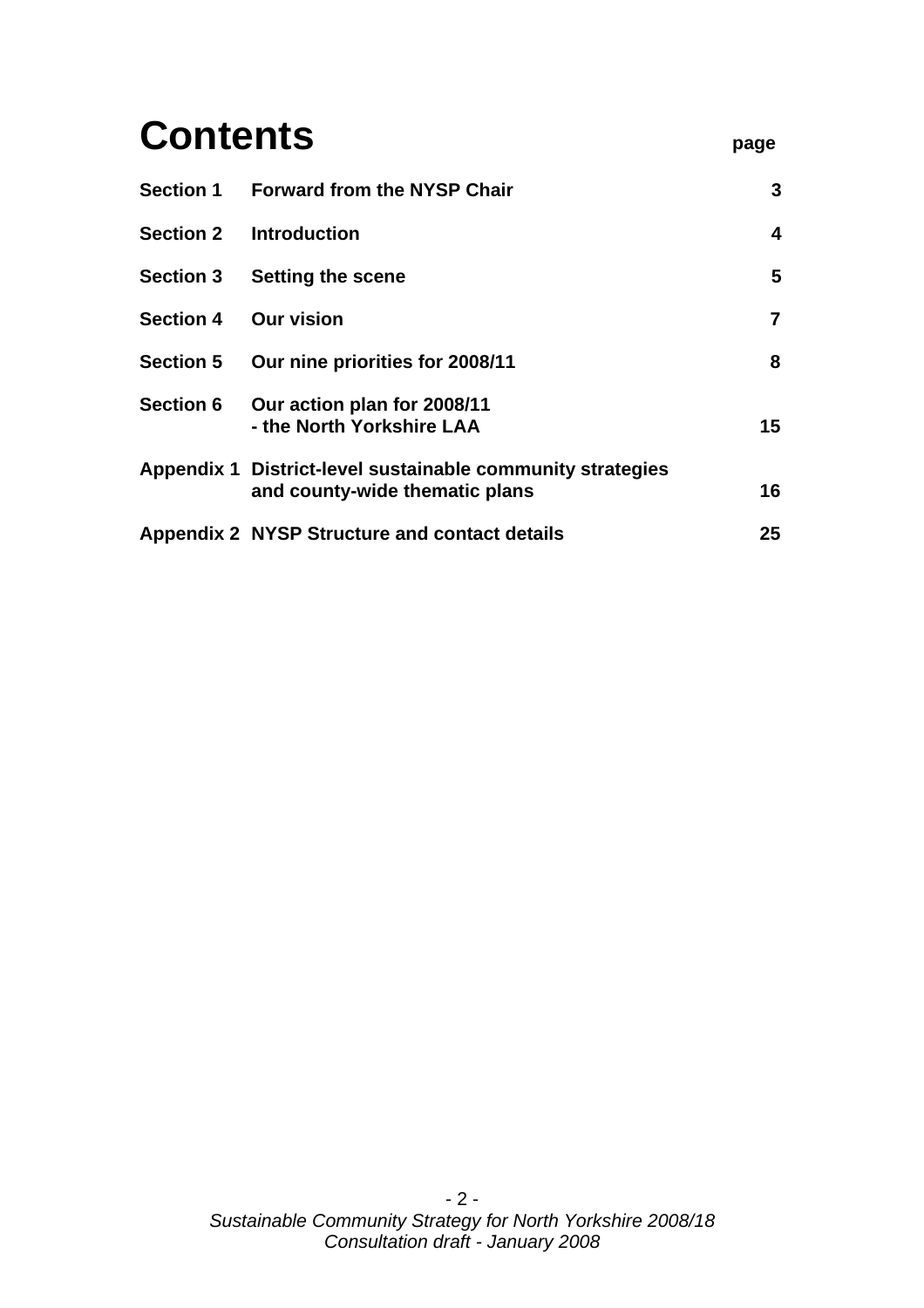# **Section 1 Forward from the NYSP Chair**

**We want North Yorkshire to be an even better place to live, work and visit.** 

Welcome to the Sustainable Community Strategy for North Yorkshire 2008/18. This has been produced by the North Yorkshire Strategic Partnership (NYSP), which is made up of partnerships and organisations across the public, private and voluntary and community sectors that are committed to working together to improve the quality of life for all of the people of North Yorkshire.

North Yorkshire is England's biggest and most attractive County. It offers a high quality of life to many, but not for all. It is still a low wage economy, with pockets of serious urban disadvantage and extensive but scattered rural deprivation.

**Our collective vision is: North Yorkshire - a place of equal opportunity where all can develop their full potential, participate in a flourishing economy, live and thrive in secure communities, see their high quality environment enhanced and receive effective support when they need it.** 

Importantly, this document reflects the views of local people, communities and stakeholders and responds to their aspirations, needs and priorities. It builds upon the important work of our seven local strategic partnerships and six county-wide thematic partnerships. The pulling together of knowledge, intelligence and much common sense in true North Yorkshire spirit provides a platform for the delivery of good quality public services across North Yorkshire.

We can be proud of the successes we have achieved over the past three years since our first Community Strategy (2005/08) was developed. This document is an updated version that builds on that success. It sets our priorities for the next ten years and will be revised every three years in order to ensure that we do achieve our vision.

It gives me great pleasure to be a part of the big partnership family helping to make North Yorkshire an even better place to live, work and visit.

NYSP Chair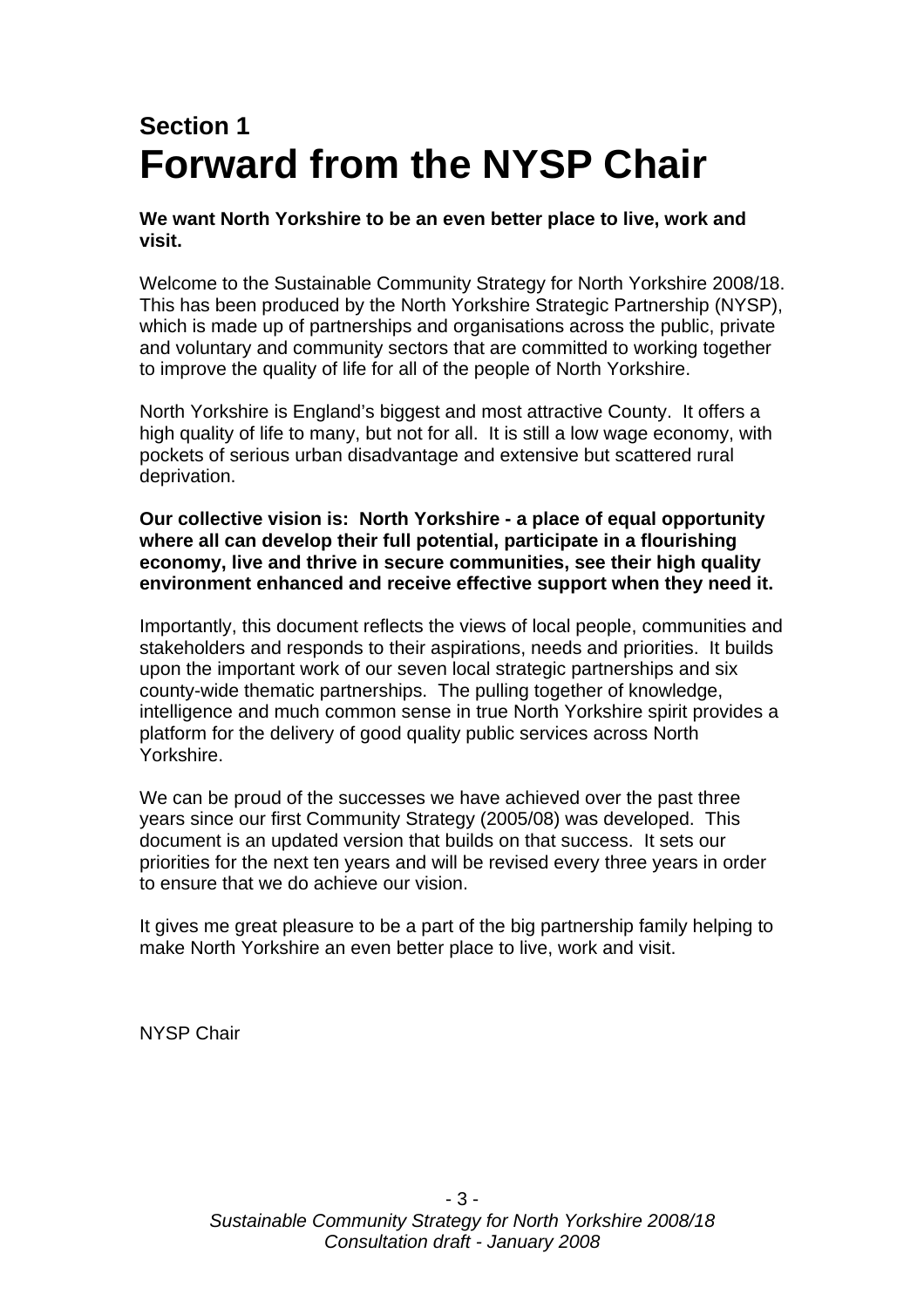# **Section 2 Introduction**

The Sustainable Community Strategy for North Yorkshire 2008/18 sets out the overarching strategic direction and long-term, sustainable vision for the economic, social and environmental well-being of North Yorkshire. It also sets out the key priorities for public, private, voluntary and community sector partners in order to improve the quality of life for all the communities of North Yorkshire in the medium term (2008/11). These priorities then inform the Strategy's delivery agreement - the North Yorkshire Local Area Agreement (LAA).

All local authorities and many other partners have a statutory duty together to produce a Sustainable Community Strategy. In developing this Strategy, the North Yorkshire Strategic Partnership (NYSP) has worked with the seven district local strategic partnerships and six county-wide thematic partnerships to bring together the views of the local partners, and to turn the vision of a sustainable community into a reality.

This document is a refresh of the first NYSP Community Strategy (2005/08) and incorporates themes such as sustainability, equality and diversity, climate change and rurality. The shift from Community Strategy to Sustainable Community Strategy emphasises that sustainability should be at the heart of decisions taken on the content of the strategy.

In developing the Strategy, partners did not want to simply replicate the district-level sustainable community strategies produced by the seven local strategic partnerships, or the plans of the six county-wide thematic partnerships. These are already well developed and are summarised in Appendix 1.

Instead, it was agreed that the focus should be the high level issues (or priorities) that need to be addressed in North Yorkshire over the medium to long term and require an effective partnership response. These are set out in Section 5.

The Strategy does not contain details of specific actions or outcomes. These will be in the North Yorkshire LAA - the three year 'deal' between the local authority, other partners and central Government to improve services and the quality of life in North Yorkshire.

The Strategy will need to be reviewed and refreshed over time, and we plan to review the vision every three years. However, as it is the strategy that underpins the LAA, prior to each annual review of the LAA, we will review the evidence and the priorities contained within this Strategy so as to ensure that the priorities still accurately reflect the needs of North Yorkshire.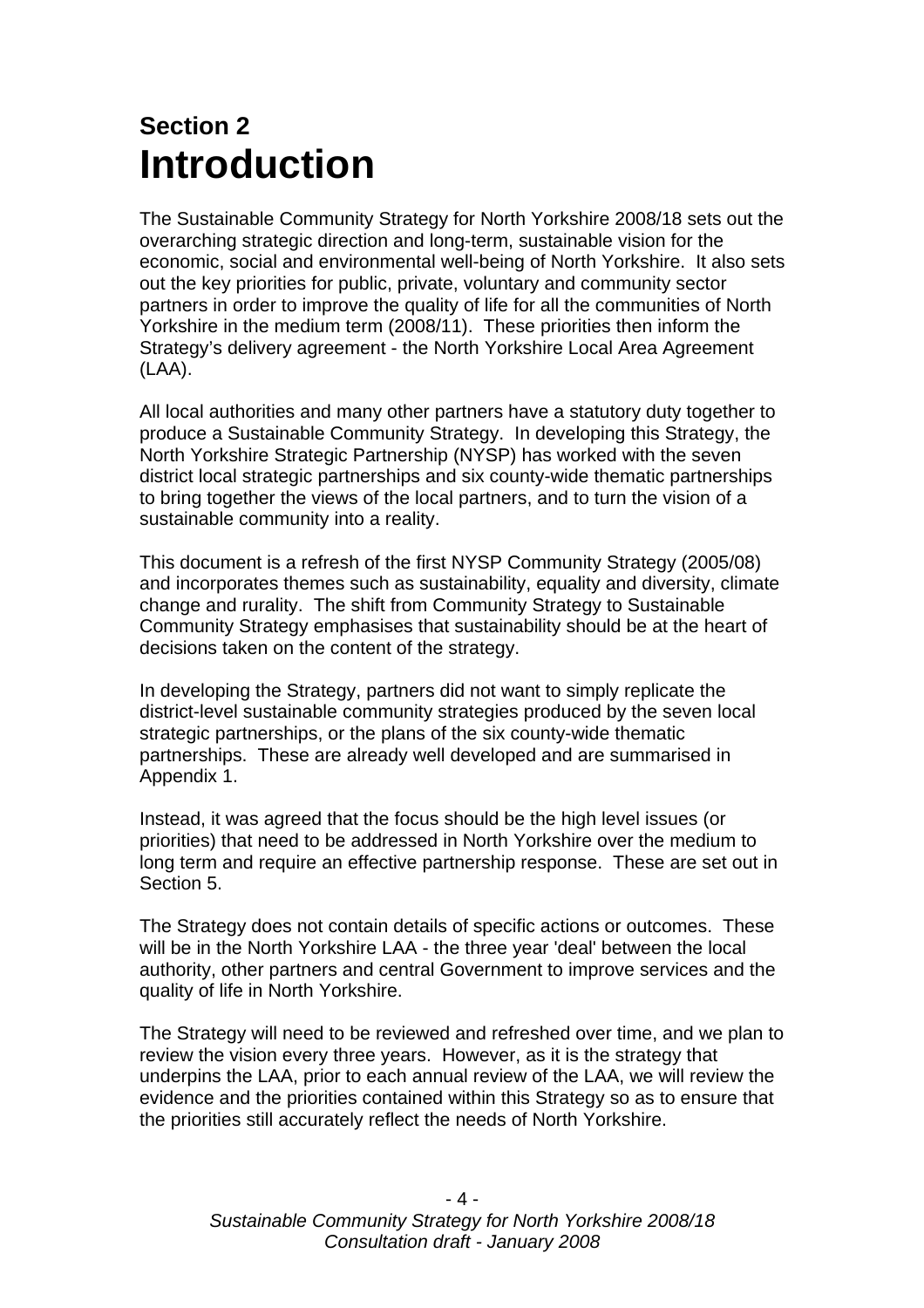# **Section 3 Setting the scene**

North Yorkshire covers 3,102 square miles in area stretching from Scarborough on the North Sea coast to Bentham in the West, and from the edge of Teesside to south of the M62.

The County is predominantly rural and many of North Yorkshire's communities, although being diverse in nature, share the same or similar challenges and aspirations. It offers a high quality of life to many but is still a low wage economy, with pockets of serious urban disadvantage and extensive but scattered rural deprivation. There are a wide range of partners from public, private, voluntary and community sectors responsible for the well being of the County, including seven district councils and the County Council.

With a population of 591,600 (2006 mid year estimate) across 3,102 square miles, North Yorkshire is sparsely populated. The population is increasing and getting older. By 2018 it is estimated that the population will be 642,800. However, the number of people who are 65 and over will increase from about 111,400 (18.8%) in 2006 and 152,400 (23.7%) in 2018. By contrast, the number of people under 19 will fall from 139,100 (23.5%) in 2006 to 131,700 (20.4%) in 2018.

Whilst 21% of people live in the two major urban centres (Harrogate and Scarborough), 76% of people live in areas defined as 'super sparse' areas (fewer than 0.5 people per hectare). This often makes service delivery more difficult and costly, particularly for elderly or disabled people living in rural areas. There are also fewer facilities for young people in our rural areas than for their urban counterparts.

The 2001 Census of Population showed that just under 99% of the County's population were white British, with black and ethnic minority (BME) groups making up 1.1% of the total. Recent in-migration from Eastern Europe has altered the position, but the still relatively low numbers and rurality do exacerbate issues such as isolation and access to services.

The population increases substantially though tourism from Easter through to October and efforts are being made to lengthen the tourism season and improve the holiday experience. Competition for housing from second home owners and the tourism sector contributes towards making affordable housing a challenge in North Yorkshire.

The County has two of England's nine national parks, a stunning heritage coast, three designated areas of outstanding natural beauty, and 244 sites of special scientific interest. There are over 12,000 listed buildings and many thousands more monuments and archaeological sites, including the Fountains Abbey world heritage site.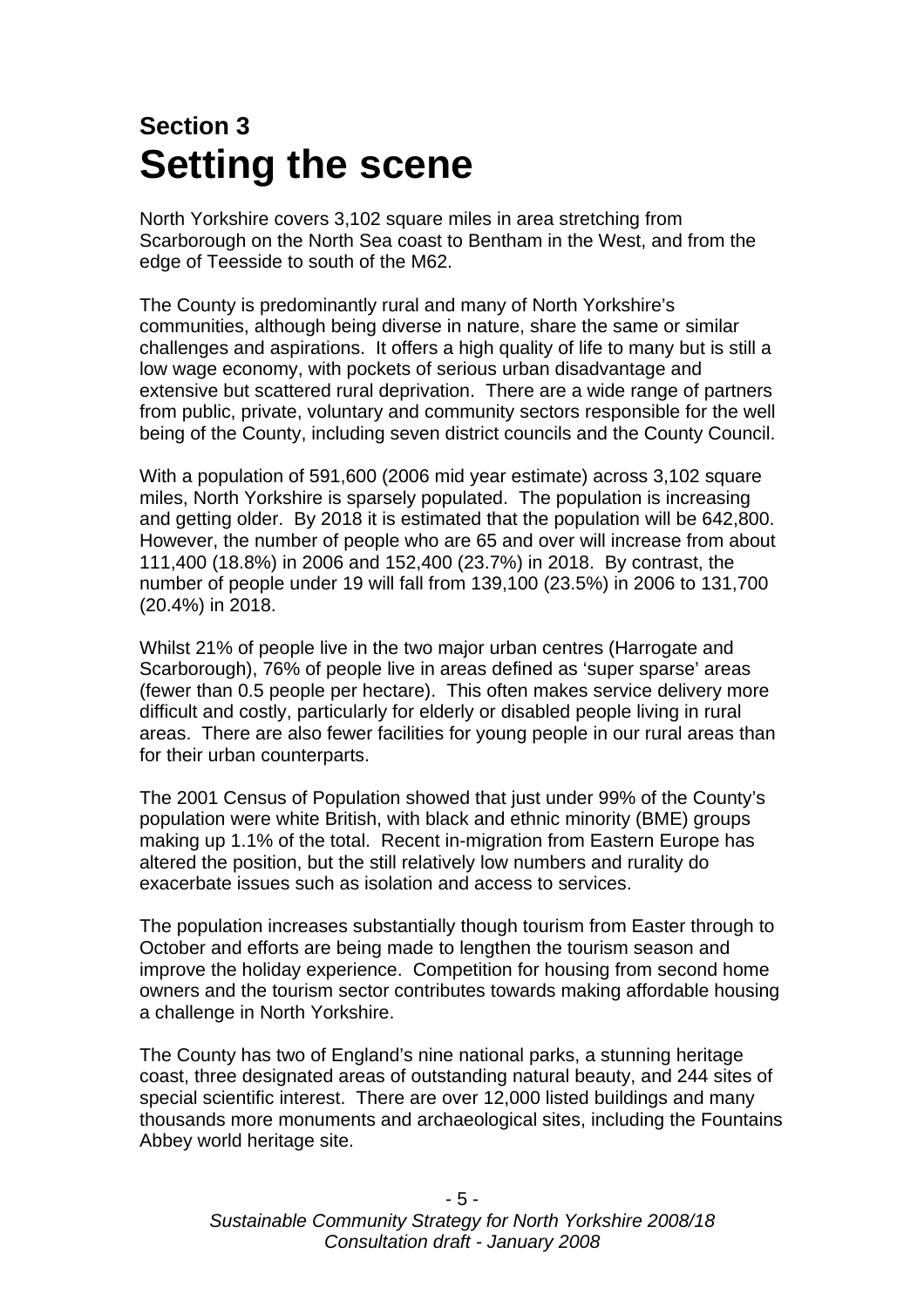The combination of large upland water catchments and extensive flood plains makes the County particularly vulnerable to flooding.

Communications north/south by road and rail are good but links to the east and west are very much slower as commercial, local, agricultural and tourist traffic compete for space on predominantly two lane roads. The County's low population density makes public transport difficult to provide and those without private transport can be significantly disadvantaged.

Detailed data collection and analysis was undertaken during the development of the Strategy, including:

- the seven district-level sustainable community strategies and six county-wide thematic plans (see Appendix 1)
- the evidence base for the North Yorkshire Sustainable Community Strategy (available on [www.nysp.org.uk/html/policies-and-consultation](http://www.nysp.org.uk/html/policies-and-consultation) or by email from [neil.irving@nyfvo.org.uk](mailto:neil.irving@nyfvo.org.uk))
- consultation with partners and discussions at the NYSP Wider Partnership Conference in October 2007.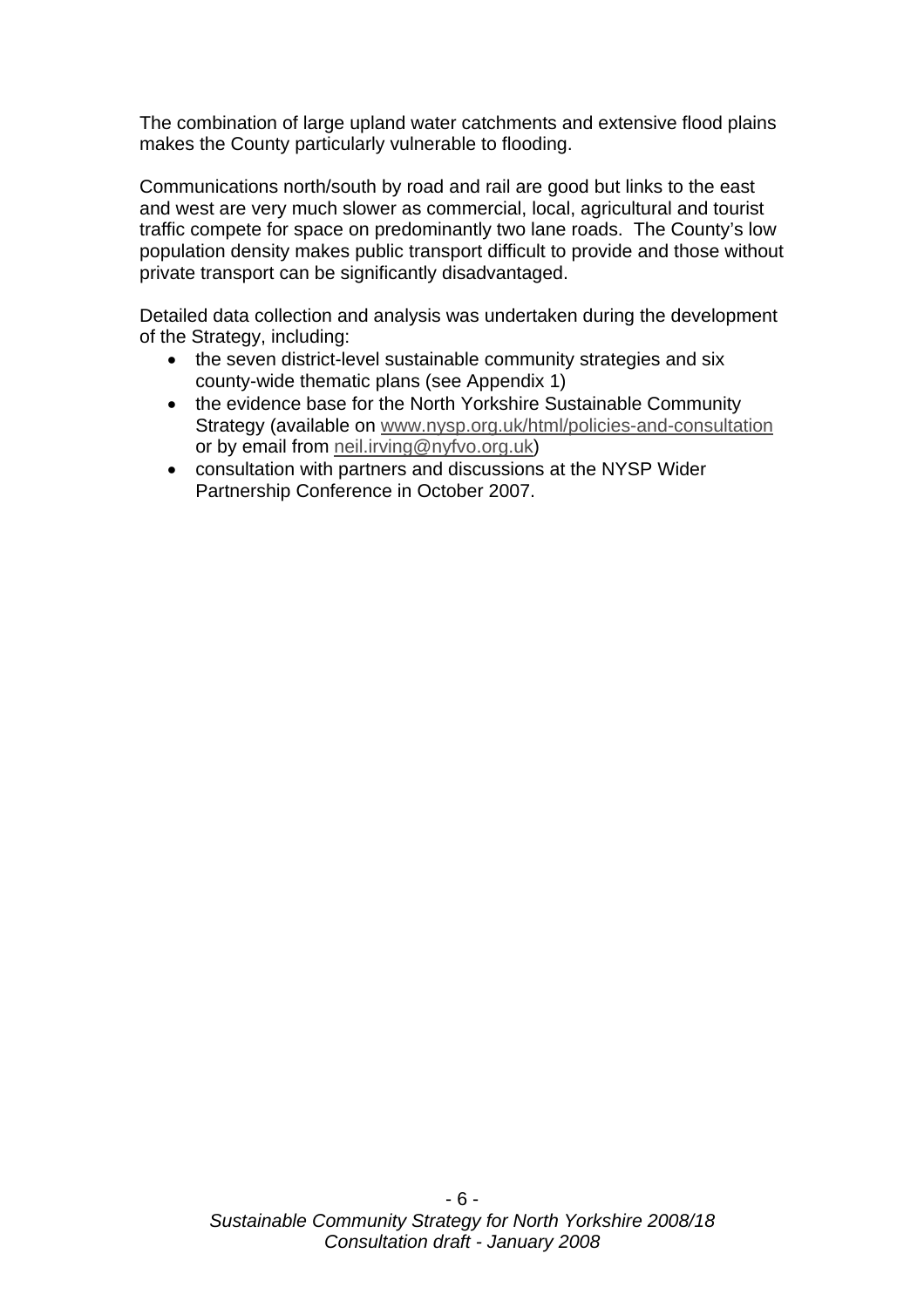# **Section 4 Our vision**

Sustainable communities are places where people want to live and work, now and in the future. They meet the diverse needs of existing and future residents, are sensitive to their environment, and contribute to a high quality of life. They are safe and inclusive, well planned, built and run, and offer equality of opportunity and good services for all.

Sustainable communities embody the principles of sustainable development. They do this by:

- balancing and integrating the social, economic and environmental components of their community
- meeting the needs of existing and future generations
- respecting the needs of other communities in the wider region or internationally to make their own communities sustainable"

**Our collective vision is: North Yorkshire - a place of equal opportunity where all can develop their full potential, participate in a flourishing economy, live and thrive in secure communities, see their high quality environment enhanced and receive effective support when they need it.** 

The NYSP is working to achieve this future for the all the people and communities of North Yorkshire. In essence, we want North Yorkshire to be an even better place to live, work and visit.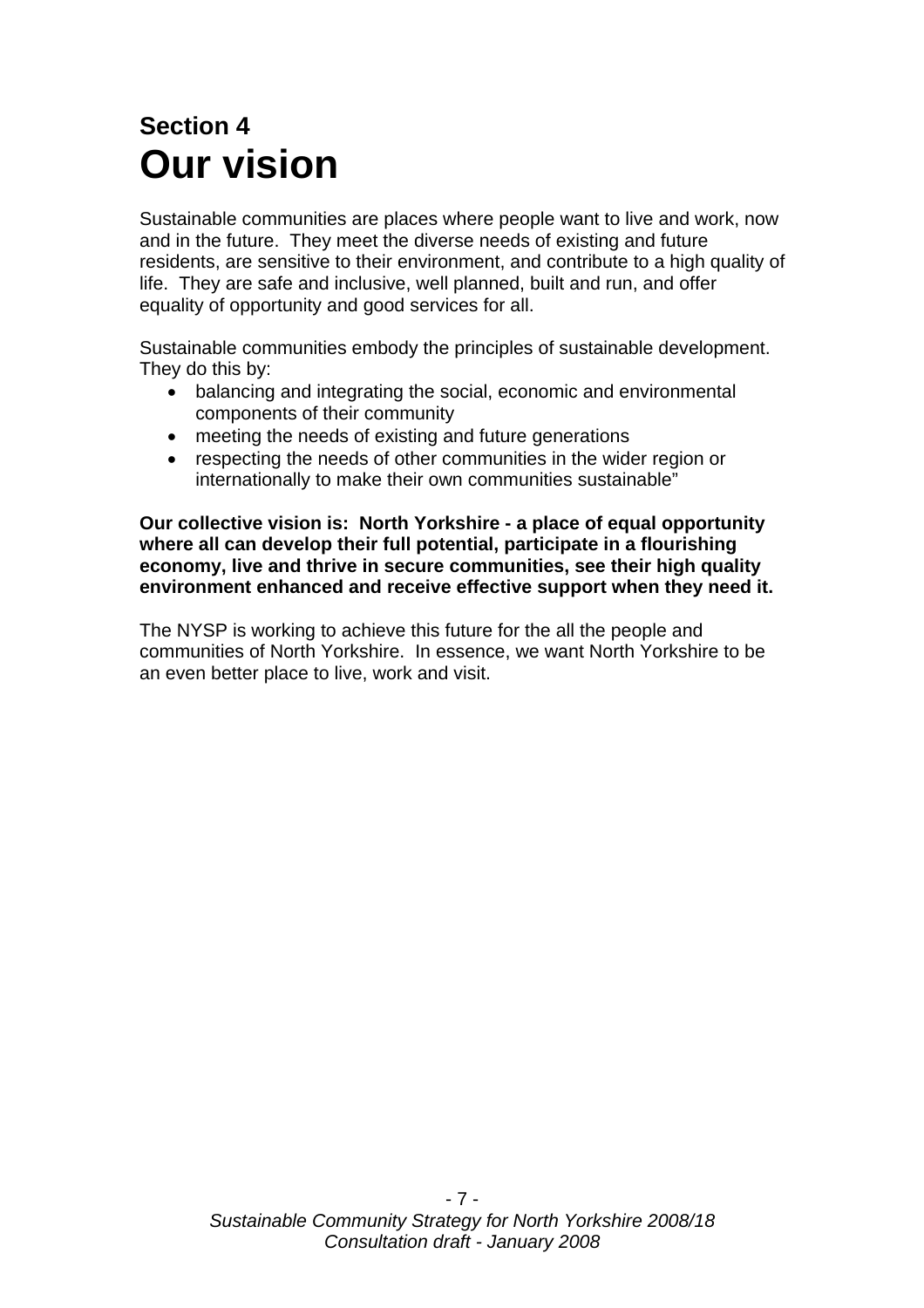# **Section 5 Our nine priorities for 2008/11**

The Strategy's nine priorities have been identified by partners as the most important issues for the County in the medium term. They all depend on an effective partnership response and joint working if they are to be tackled effectively.

The priorities have been identified from:

- the seven district-level sustainable community strategies and six county-wide thematic plans (see Appendix 1)
- the evidence base for the North Yorkshire Sustainable Community Strategy (available on [www.nysp.org.uk/html/policies-and-consultation](http://www.nysp.org.uk/html/policies-and-consultation) or by email from [neil.irving@nyfvo.org.uk](mailto:neil.irving@nyfvo.org.uk))
- consultation with partners and discussions at the NYSP Wider Partnership Conference in October 2007.

The priorities have been subjected to wide ranging consultation with partners and are listed below alphabetically.

In tackling each of these priorities we need to:

- **Enable equality and access to services** No-one should feel that their opportunities in life are limited due to their age, gender, race, religion, sexual orientation, disability or where they live. We must adopt an approach that narrows existing gaps and provides accessible, affordable and exciting opportunities for everyone in the County.
- **Look at the bigger picture** Every issue contained within this strategy is linked to another. When planning an activity we must consider the potential implications (both positive and negative) for other objectives. We must adopt a long term, sustainable and integrated approach which considers the potential impact of everyday decisions on people and places beyond our County and our lifetime.
- **Involve local third sector organisations in the planning and delivery of public services** - Local third sector organisations can bring considerable experience and skills, are well-rooted in local communities, and contribute to the development of vibrant communities. We must adopt an approach that builds effective partnerships to engage the third sector's unique contribution.
- **Invest now for a better future** Early identification and tackling of issues is generally more effective and cheaper than later interventions. We need to work with vulnerable individuals and communities to build their capacity to respond to their own needs, whilst continuing to help those in greatest need.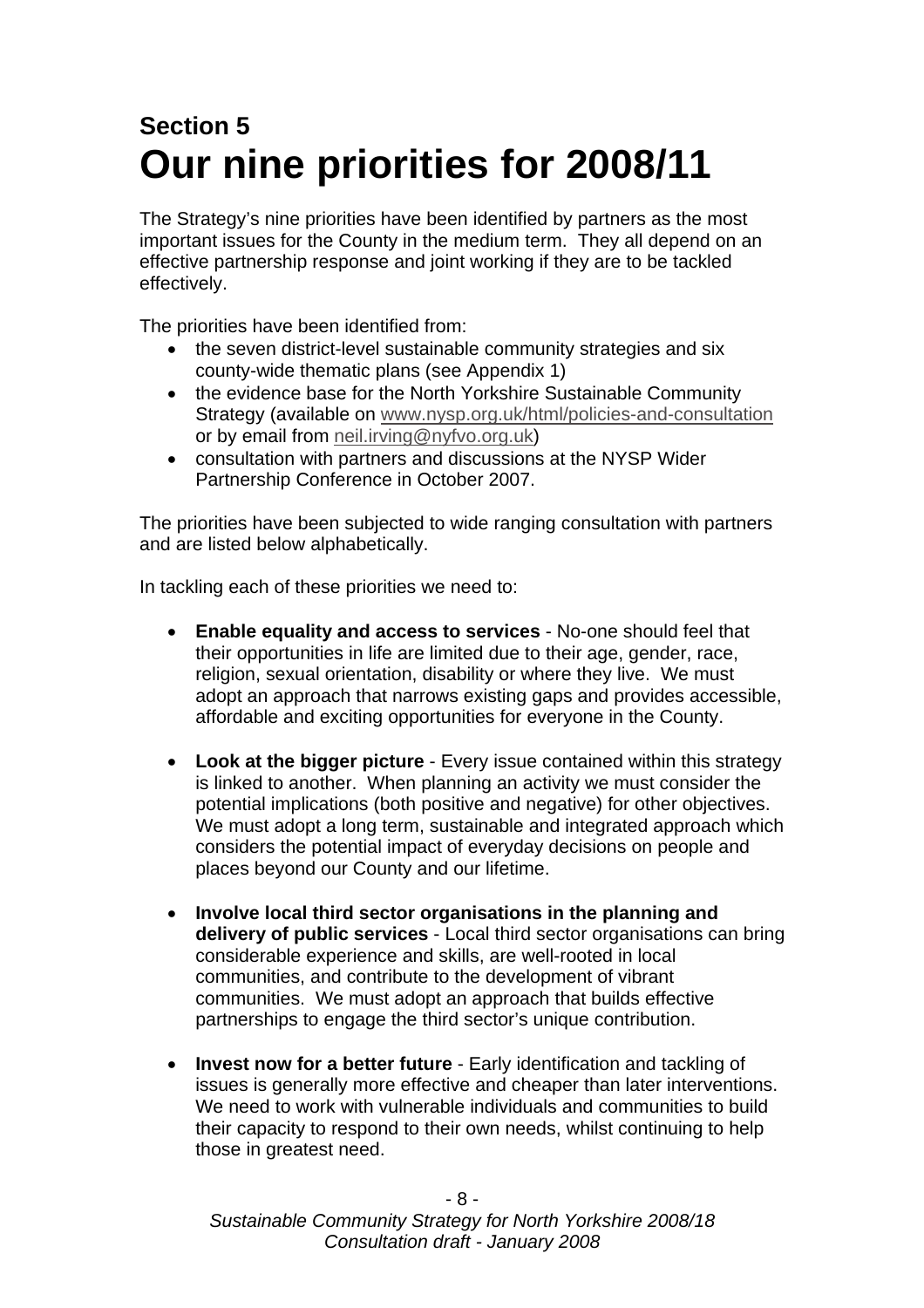Specific actions and outcomes for the nine priorities are within the North Yorkshire LAA - the three year 'deal' between the local authority, other partners and central Government to improve services and the quality of life in North Yorkshire.

As it is this Strategy that underpins the LAA, prior to each annual review of the LAA, we will review the evidence and the priorities so as to ensure that the priorities still accurately reflect the needs of North Yorkshire.

#### **Access to services and public transport**

The people of North Yorkshire, compared to most parts of England, have poor access to essential services.

Whilst 21% of people live in the two major urban centres (Harrogate and Scarborough), many more (76%) live in areas defined as 'super sparse' areas (fewer than 0.5 people per hectare).

The dispersed population presents significant challenges to service provision by the public, voluntary and private sectors. Whilst car ownership is relatively high in North Yorkshire, not every household in North Yorkshire does have access to a car or easy access to key services. Evidence on how people travel to work indicates the reliance on the car rather than the use of public transport. This will also impact on how we can ensure equality of access to employment, health services, training and skills opportunities and other service points that serve communities across North Yorkshire.

We aim to:

- Increase access to services and opportunities through the development of a network of joint service centres.
- Provide a network of high quality public transport, infrastructure and information, and increase the availability and use of Community Transport.
- Maximise access to services electronically through deployment of a high speed broadband network and user-friendly content.

## **Affordable housing**

We want to make North Yorkshire a place where our people can live, work and go about their business. Housing and services are part of the rich mix required to ensure sustainable communities.

The County's environmental advantages make it attractive for tourism, which encourages second home ownership. There is also a prevalence of 'commuting towns' in some parts of the County, where residents travel daily to nearby out-of-County commercial centres for work.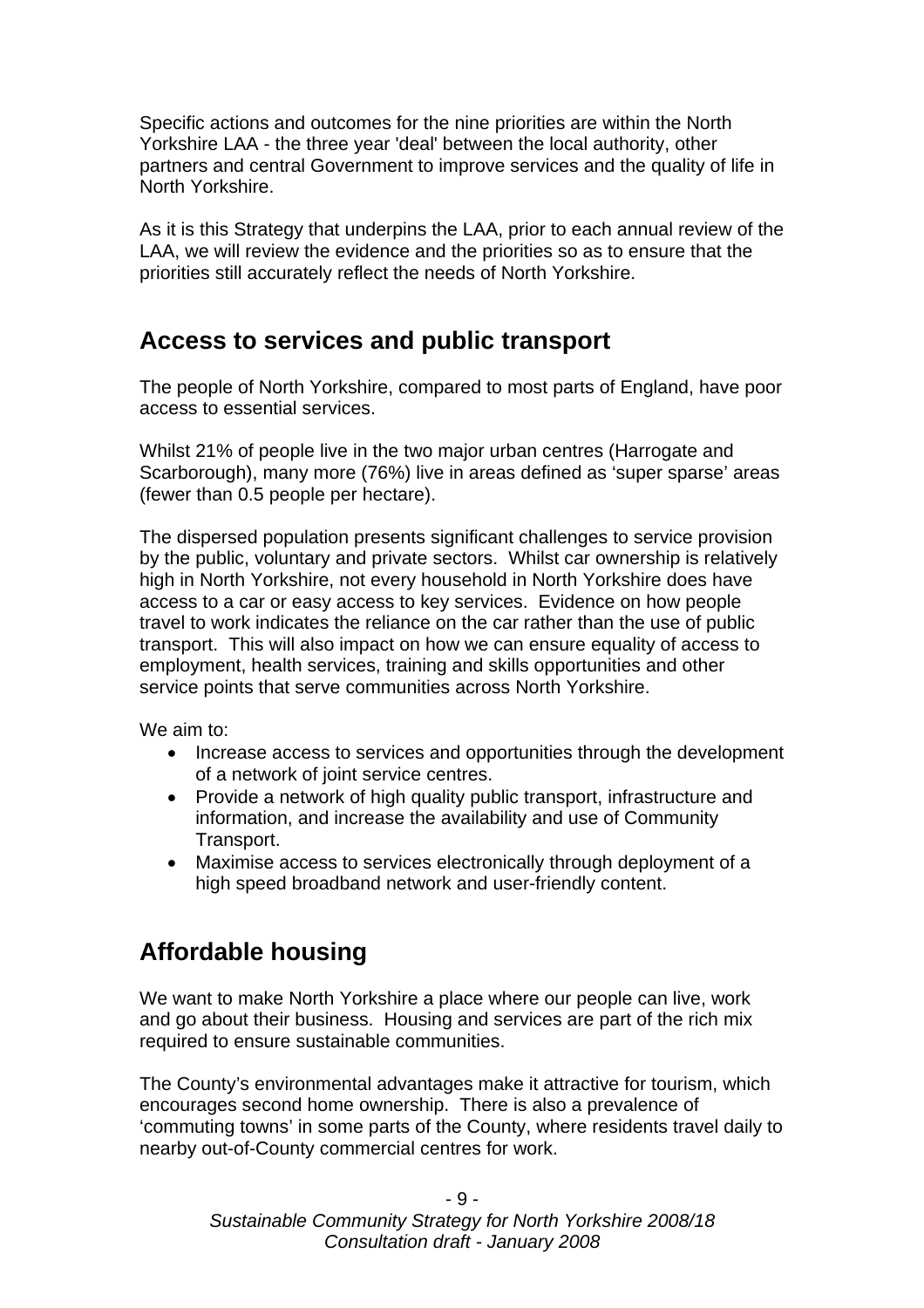These characteristics inflate house prices and, coupled with a generally low wage economy, make housing unaffordable for many local people dependent on the local economy. Housing is particularly unaffordable to people on average earnings in Ryedale, Craven, Harrogate, Richmondshire and Hambleton. In addition, the present situation does not promote environmental sustainability.

We aim to:

- Increase the amount of affordable housing available to local people, in particular young people, to ensure that they have the choice and opportunity to live and work in their community.
- Provide vulnerable groups with affordable accommodation and support to enable independent living. These include young people at risk, people who have complex needs, including people with substance misuse problems, mental health and learning disabilities, ex-offenders, gypsies and travellers, women experiencing domestic abuse and migrant workers in poor quality tied accommodation.

# **Alcohol**

Our research tells us that alcohol consumption and its associated impacts on people's lives is an issue we must tackle in North Yorkshire. Alcohol consumption for both men and women is above the national average and the County has a significantly higher rate of hospital in-patient stays related to alcohol misuse. Death attributed to alcohol is highest in Scarborough Borough.

In considering these issues we need to be aware that alcohol plays a key role in the leisure and tourist industry in North Yorkshire, especially the night time economy in Harrogate and Scarborough, with the brewing industry being particularly important to Masham and Tadcaster.

Partners are working together on an Alcohol Harm Reduction Strategy for North Yorkshire whose focus will be to address the identified challenges associated with excess drinking.

We aim to:

• Implement the North Yorkshire Alcohol Harm Reduction Strategy; in particular focusing on reducing harm to health, alcohol related crime and anti social behaviour, and loss of productivity in the workplace.

## **Children and young people**

Children and Young People matter in North Yorkshire and our focus will be on prevention and narrowing the gap. North Yorkshire Children and Young People's Strategic Partnership Board's aim is to develop a greater range of targeted support and opportunities for children and young people who are

 $-10-$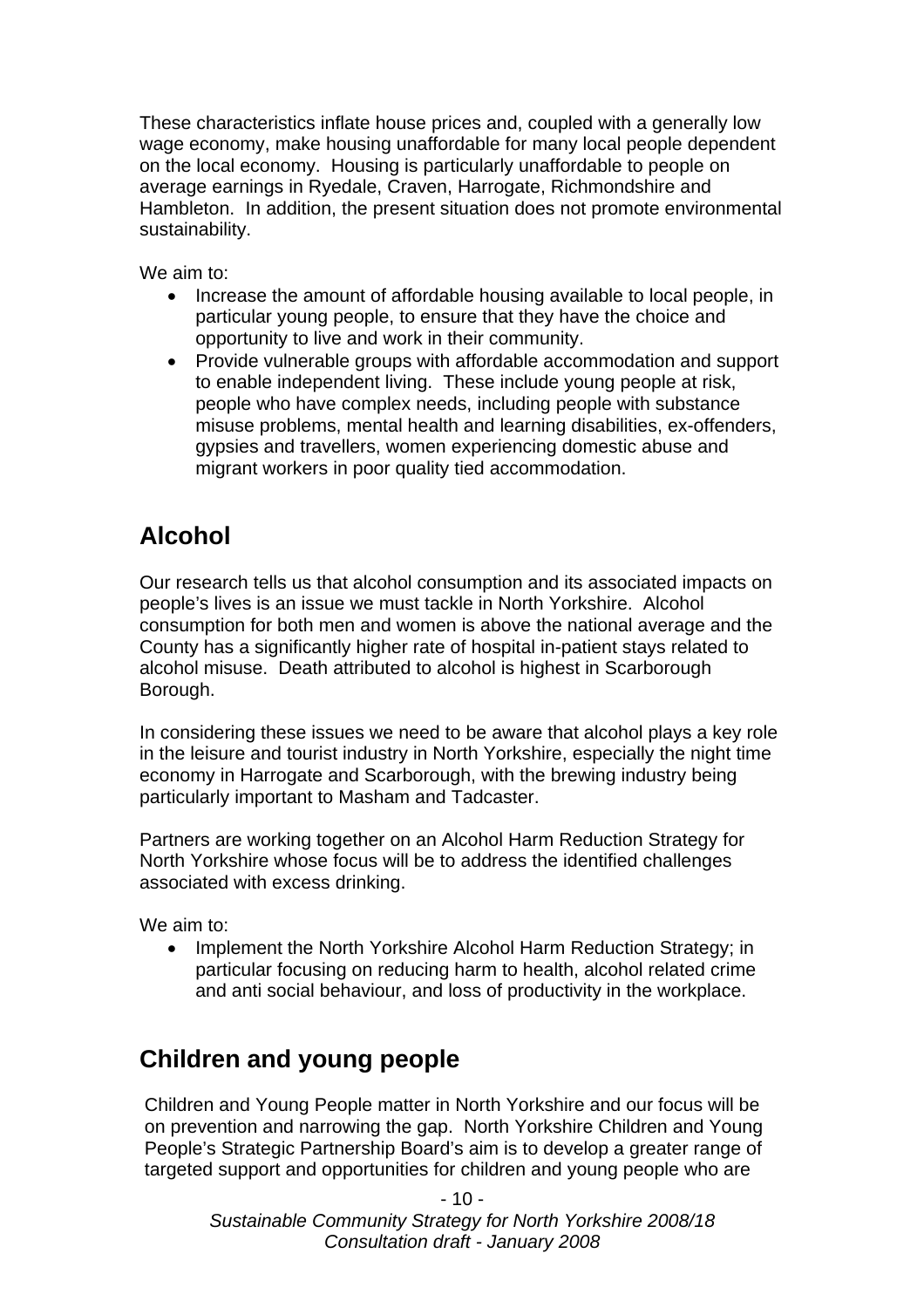vulnerable or disadvantaged so that they make a more effective contribution to their local community.

Children leave North Yorkshire schools having gained amongst the best examination results in the county. But whilst the County on average enjoys high levels of achieve, Scarborough is an area where children consistently rank at the bottom of the performance data for North Yorkshire across Key Stages 2 and 3, GCSE, and A level.

On completion of their studies the current trend for our well educated young people of North Yorkshire is to migrate from the county to gain employment elsewhere – we need to attract our young talent back to the County. It is also important to help all young people through their transition to adulthood and provide them with access to opportunity, recreation and training. Early intervention with identified and vulnerable groups will help to address issues such as teenage pregnancy.

We aim to:

- Reduce the number of teenage pregnancies.
- Raise achievement levels amongst young people in areas where these are currently the lowest in the County.
- Provide better opportunities for children and young people who are vulnerable or disadvantaged.

#### **Community cohesion**

North Yorkshire may appear to be a largely mono-cultural County with few residents from ethnic minorities. However there are residents representing all the 16 ethnic categories, spread across all districts of the County. The ethnic mix of the county is now also being strongly influenced by migration from Eastern Europe. The intelligence regarding the exact size of the Eastern European migrant population is not fully developed at the stage, but we do know is they are mainly of working age, some with children, contributors to the economy rather than service users, and that they work predominantly in the catering and agricultural sectors. Partners will work together to ensure that new migrants to the County are helped to adapt to their new home, by supporting the learning of English, skills training and making sure they have advice about such things as driving and access to health services.

In some parts of North Yorkshire there is already a significant proportion of the workforce in low paid, sometimes temporary work. We need to better understand the affects of a larger migrant workforce on these groups and the implications for community cohesion.

We must meet the needs of black and other minority citizens as well as those who live and work in settled, traditional communities.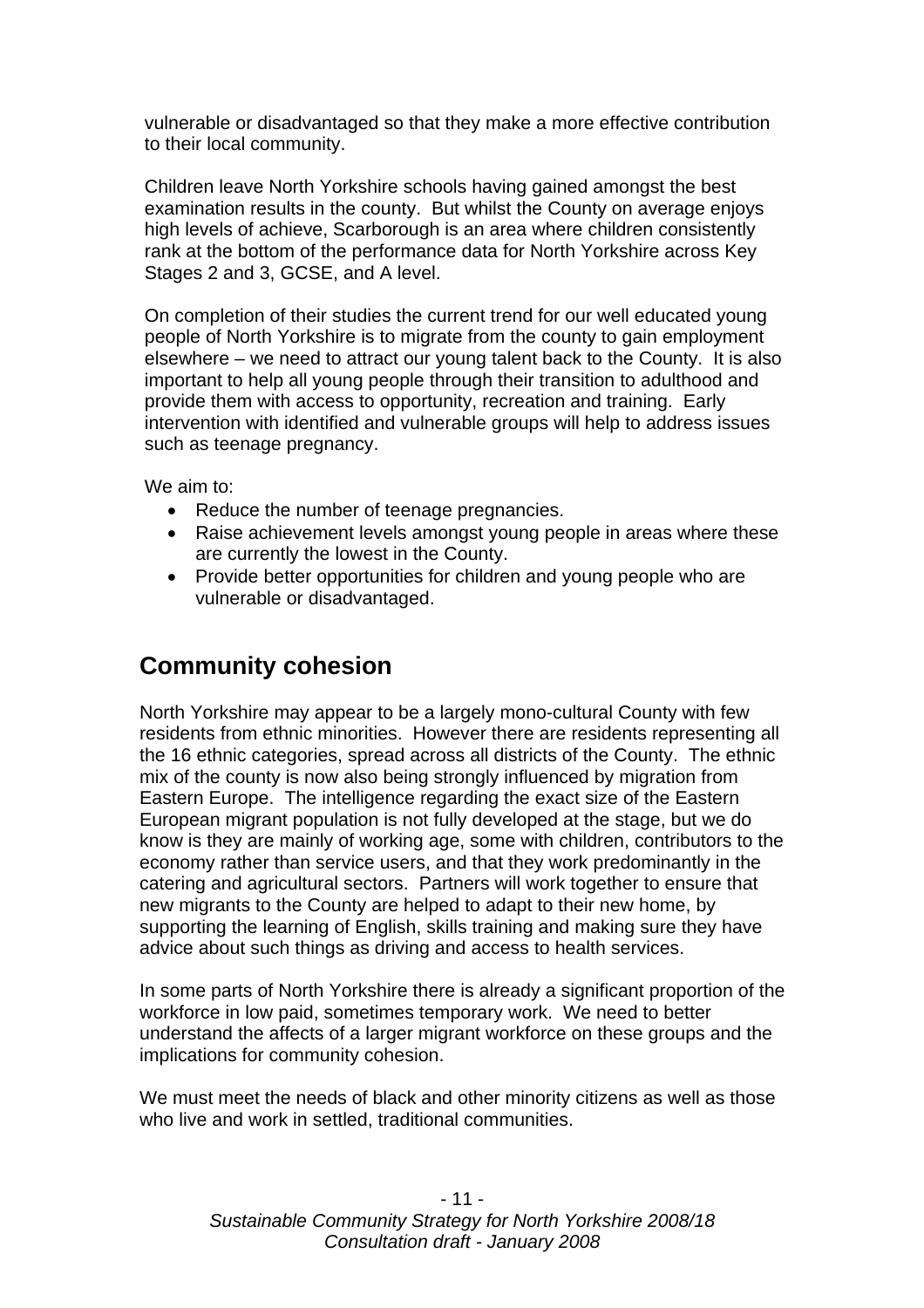We must also help existing communities to understand the benefits that new workers from overseas are bringing to our communities and services and we will take strong action against racial harassment.

We aim to:

- Increase the percentage of people who feel that their local area is a place where people from different backgrounds get on well together.
- Better understand and tackle localised challenges to community cohesion that may arise.

#### **Economy and enterprise**

This is an important element of sustainable communities. We must continue to develop employment opportunities across the County. Improve our infrastructure, the quality of our workforce, attract dynamic entrepreneurs and capitalise on the city regions of Leeds and Teesside for the benefit of all North Yorkshire.

The state of the County's economy is mixed. The County of North Yorkshire's economy is reliant on a smaller working age population than elsewhere in the region and the country.

Employment opportunities, quality of work available and salaries offered are inconsistent across the county, with variances in relation to location and gender. Supporting entrepreneurship is key to helping people move from low paid to higher paid jobs and the county is supporting the development of broadband.

The Sub-Regional Investment Plan has identified that there is a need to support long term plans for the regeneration of the county's coastal strip and diversification of its economic base. The focus of activities should be the stimulation of new enterprise to generate local employment opportunities, modernising the tourism and leisure product and further developing cultural and creative industries, addressing the problems of economic inactivity and concentrations of deprivation in particular neighbourhoods and ensuring new private sector led developments.

We aim to:

- Stimulate and support enterprise and an enterprising culture.
- Develop a contemporary, high quality cultural and environmental offer.
- Attract and develop knowledgeable and creative people.
- Ensure a connected sub-region.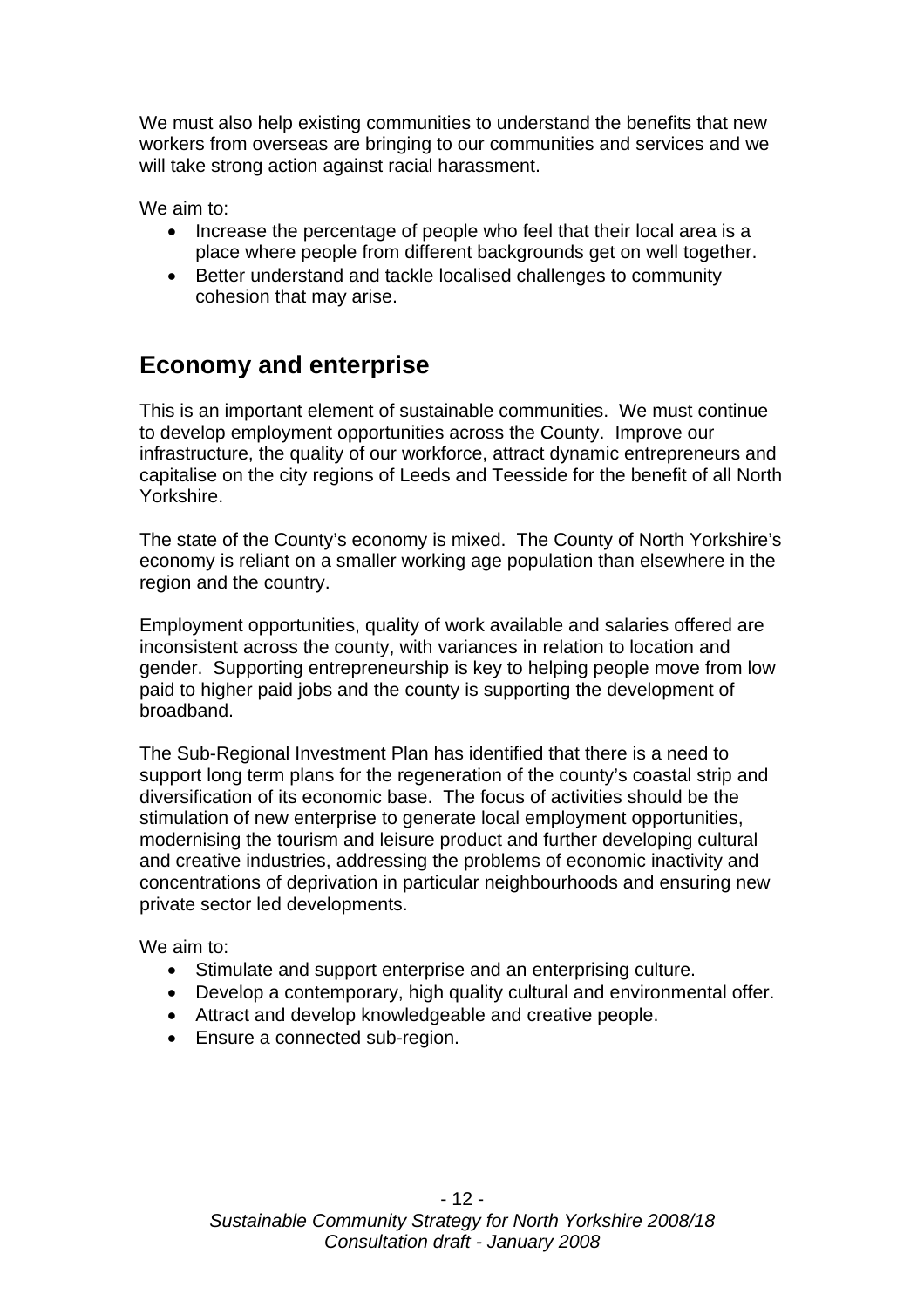## **Environment**

North Yorkshire is the Country's most beautiful and varied County with stunning countryside and coast. We must protect our natural assets for our future communities.

The combination of large upland water catchments and extensive flood plains makes the County particularly vulnerable to flooding. Our coastal areas are also under threat through coastal erosion and poor water quality is a threat to our beaches and tourism.

We hope to make our contribution to tackling climate change by reducing carbon dioxide emissions through a variety of partners' programmes. These include action to reduce operational buildings emissions including schools and community emissions together with programmes to improve the energy efficiency of the residential sector throughout North Yorkshire. Waste management is a particular challenge in North Yorkshire because of the past reliance on relatively inexpensive landfill and increasing pressure to reduce this method of disposal. Finally the focus on bio –diversity reflects the importance of bio diversity as a value in itself but also its importance as a mirror of the way we treat our increasingly stressed environment

We aim to:

- Tackle Climate Change through reduced greenhouse gas emissions.
- Reduce Waste to landfill and increase recycling.
- Improve biodiversity, natural habitats and the natural and built environment.
- Protect North Yorkshire in relation to flooding.

## **Health and wellbeing**

In North Yorkshire residents are generally healthy by national standards and we would like to maintain that. In order to do this over the next 10 years the focus of work needs to be on prevention and reducing health inequalities across the county. For example Scarborough experiences the lowest male life expectancy along with the highest rate of teenage pregnancy.

We aim to:

- Reduce obesity amongst primary school children.
- Increase adult physical activity as this impacts on many other aspects of health.
- Reduce smoking in pregnancy due to the long lasting effects for health of both mother and child.
- Target identified ill-health 'hot spots'.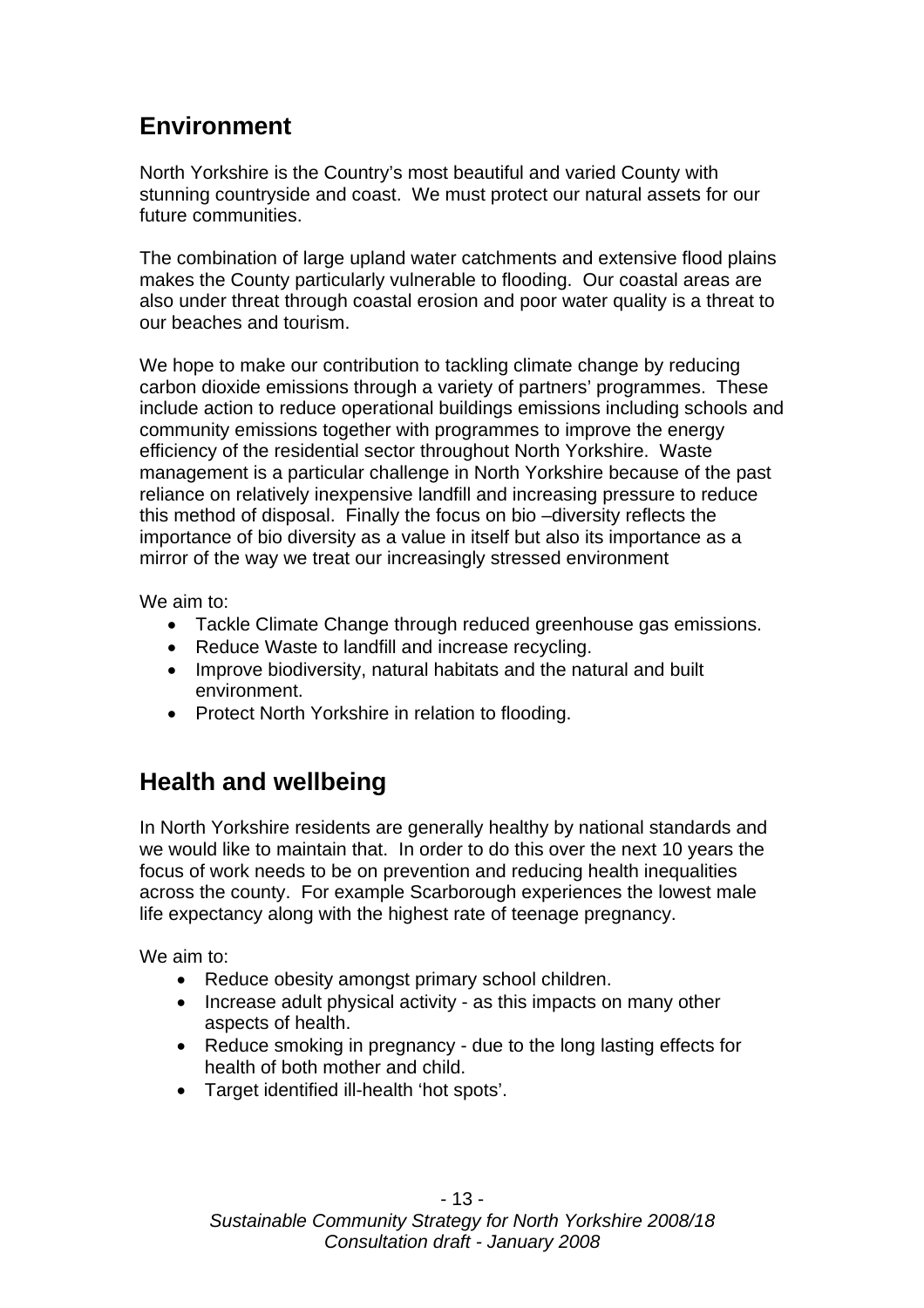### **Older people**

The most marked demographic change in North Yorkshire's population will be the estimated rise in the population of those over 65 years of age. In North Yorkshire the period from 2001 – 2020 is expected to experience a 50% increase in the number of older people over 65, who will then make up 25% of the overall population, in 2001 they were 18% of the total.

The increase in size of this group of people is anticipated to vary between districts, for example a 36% increase is forecast in Scarborough Borough with an almost 50% increase in Selby District. Such increases in the number of older people living in North Yorkshire will create substantial additional pressures on social and health care services across the County.

Partners are working together to adjust services to fit with this changing world and these will be driven through North Yorkshire's Strategic Commissioning for Independence, Well being & Choice strategy.

We aim to:

- Provide dignity in care which contributes to older people's well being and is ultimately what makes their lives worth living.
- Ensure care services are joined up.
- Promote healthy aging.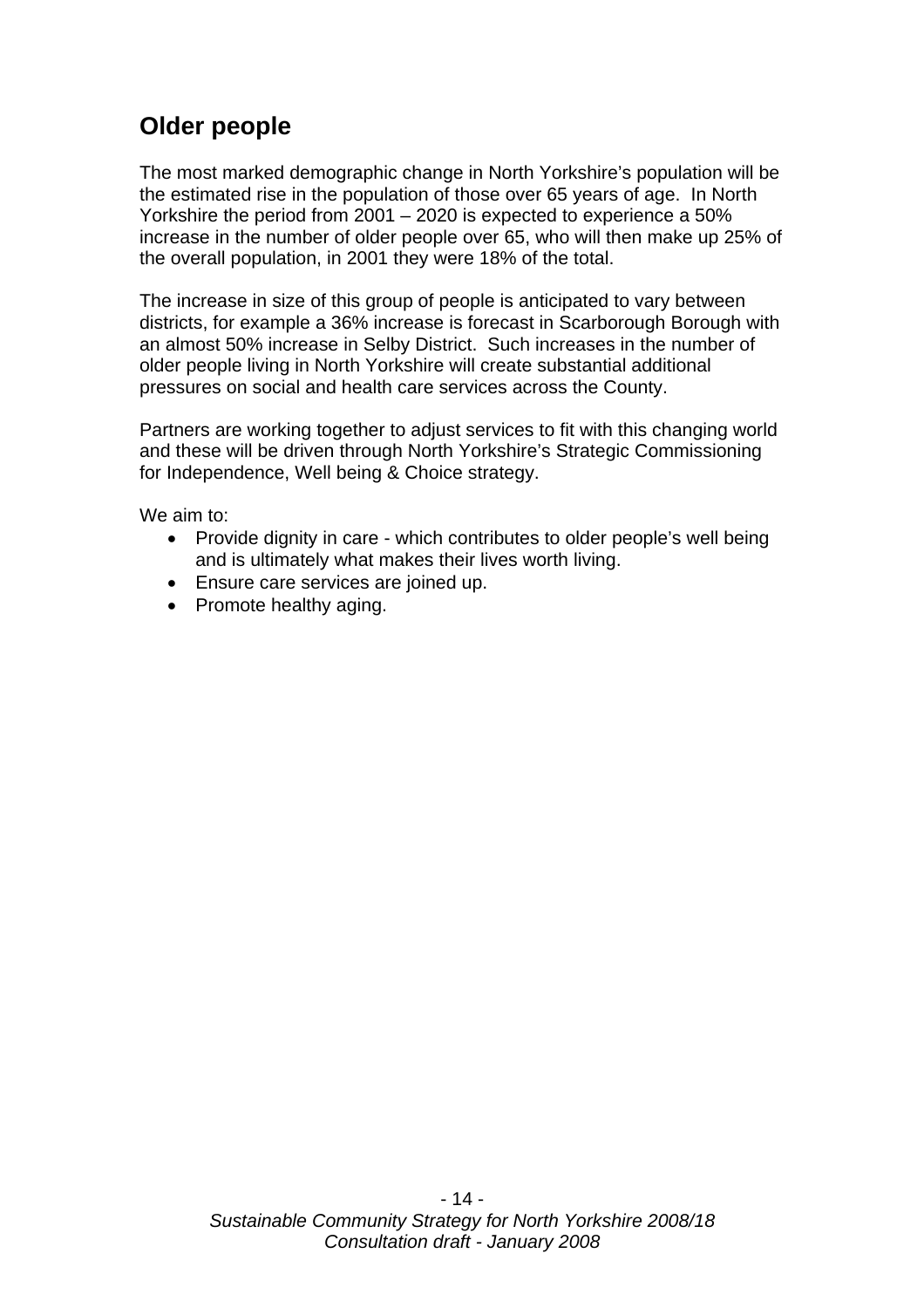# **Section 6 Our Action Plan - the North Yorkshire LAA**

*The North Yorkshire LAA 2008/11 (known as NYLAA2) is currently under development. This section will be updated before the Stratergy is published.* 

This Strategy does not contain details of specific actions or outcomes. These will be in the North Yorkshire Local Area Agreement (LAA) - the three year 'deal' between the local authority, other partners and central Government to improve services and the quality of life in North Yorkshire. As such, the LAA is the medium-term delivery mechanism for the Sustainable Community Strategy.

National guidance states that each LAA will comprise three categories of indicator:

- 16 statutory indicators prescribed by the Department for Children, Schools and Families
- Up to 35 indicators from the 198 in the new National Indicator Set (NIS)
- Local indicators that can be drawn from the NIS or can be locally determined

The NYSP has already agreed that the priorities in this Strategy will guide the selection of indicators in NYLAA2.

*For further information about development of NYLAA2 contact:* 

*Neil Dodson Scrutiny and Performance Team North Yorkshire County Council County Hall Northallerton DL7 8AD* 

*neil.dodson@northyorks.gov.uk* 

 *01609 532133* 

It is important to note that whilst NYLAA2 will be the principal driver for achieving the priorities in this Strategy, there are many other important areas of partnership planning and working in North Yorkshire. Examples include the North Yorkshire Local Resilience Forum, which has been established to organise the co-ordinated response to major incidents in North Yorkshire, and the North Yorkshire Local Transport Plan.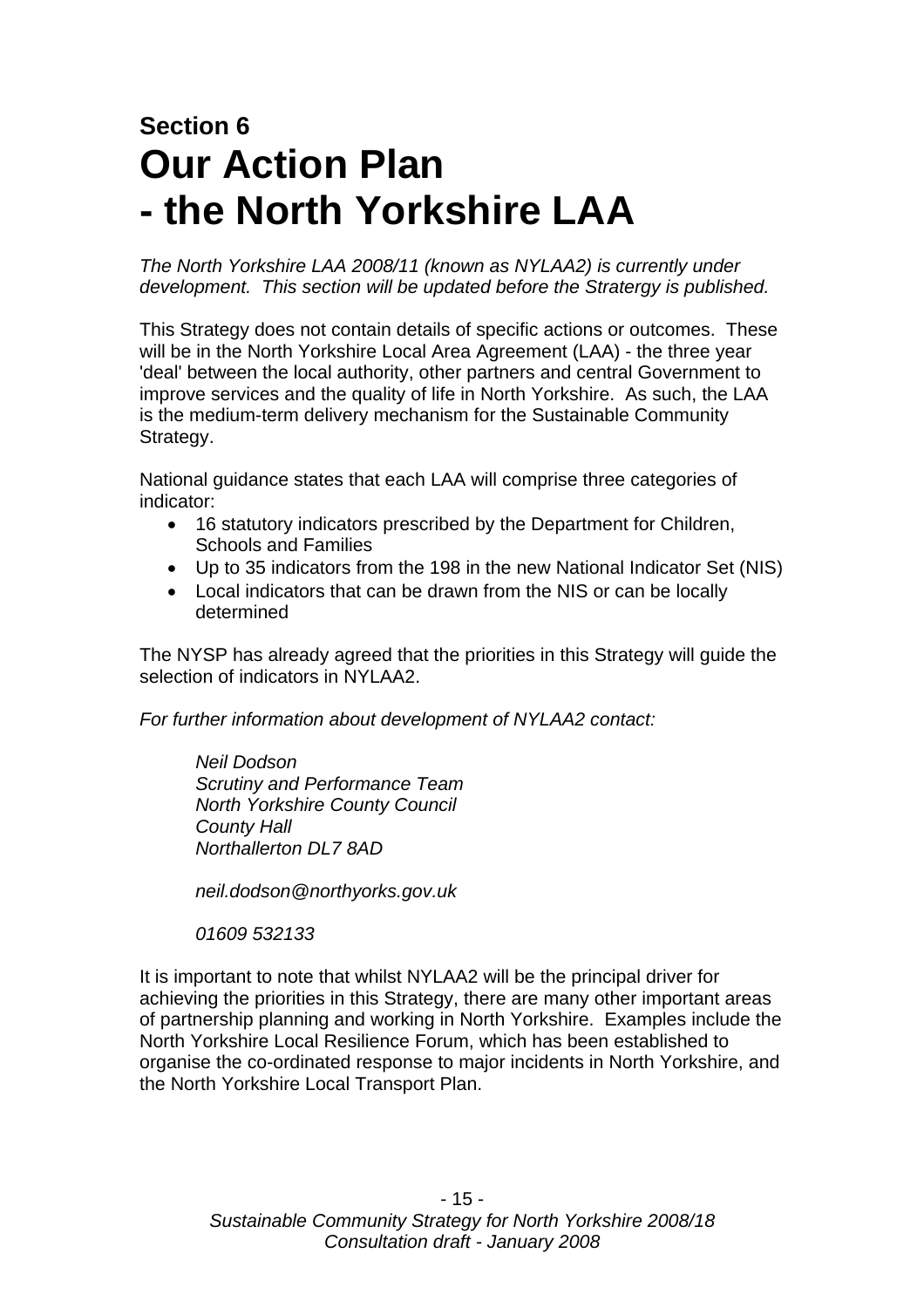# **Appendix 1 District-level sustainable community strategies and county-wide thematic plans**

Within North Yorkshire there are seven district local strategic partnerships and six county-wide thematic partnerships. These come together as the North Yorkshire Strategic Partnership (NYSP). The structure of the North Yorkshire Strategic Partnership can be found in Appendix 2.

#### **District-level sustainable community strategies**

Each local strategic partnership (LSP) brings together a wide range of groups and organisations that operate across the district, from the public, private, voluntary and community sectors. Every partner has a key role to play in developing and delivering the district sustainable community stragy, and working collaboratively as part of the LSP. All partners recognise that issues can be tackled more effectively by working together in partnership, rather than by individual organisations acting alone.

#### **Craven**

The Craven Sustainable Community Strategy 2007/13 was published on 5 October 2007 and is based around five new priorities for Craven:

- Building a Prosperous District
- Improving Transport
- Addressing Housing Need
- Creating a Sustainable Future One Planet Living
- Strengthening Communities & Providing Accessible Services

Craven LSP will be responsible for driving the delivery of the Sustainable Community Strategy and will work together to improve services, create a prosperous Craven and improve the quality of life for all. The LSP will work with the key partnerships and organisations delivering services in Craven and make sure that their strategies and work plans link with the Craven Sustainable Community Strategy. Many of the activities carried out by these organisations will also feed into the North Yorkshire Local Area Agreement, which will form an important part of the future activities of the Craven LSP.

[www.cravendc.gov.uk/Craven/Residents/Council+and+Democracy/Corporate](http://www.cravendc.gov.uk/Craven/Residents/Council+and+Democracy/Corporate+Information/CravenSustainableCommunityStrategy/) [+Information/CravenSustainableCommunityStrategy/](http://www.cravendc.gov.uk/Craven/Residents/Council+and+Democracy/Corporate+Information/CravenSustainableCommunityStrategy/)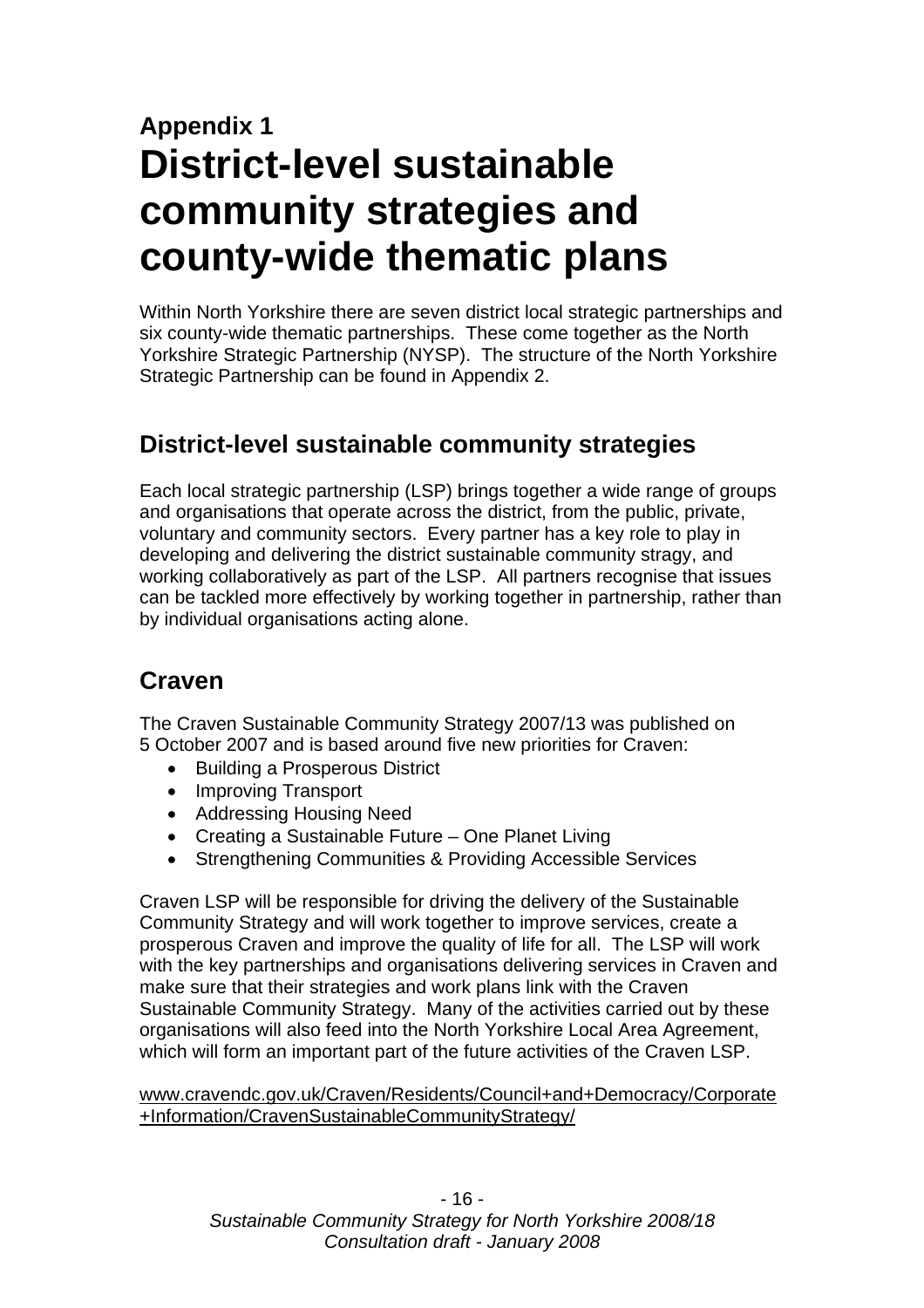### **Hambleton**

The Community Plan for Hambleton 2006/11 was produced following work to establish local partnerships, gain the commitment of partners and work with the local community to identify community needs, priorities and aspirations. The extensive local consultation to inform the Plan and the Local Development Framework has been developed in concert to ensure the necessary linkages are made between community needs and places for things to happen.

| <b>Community Plan</b><br>theme | Key issues covered                                                                                                   | <b>Current Hambleton</b><br>strategic priorities<br><i>2008/09</i> |
|--------------------------------|----------------------------------------------------------------------------------------------------------------------|--------------------------------------------------------------------|
| People                         | older people, young people,<br>rural communities,<br>community involvement,<br>strengthening the voluntary<br>sector | Positively engaging<br>vulnerable groups                           |
| <b>Places</b>                  | housing, environment,<br>waste, recycling                                                                            | <b>Homelessness</b><br>Climate change                              |
| Prosperity                     | business support,<br>agriculture, tourism, markets<br>towns, transport                                               | <b>Business support</b>                                            |
| Safety                         | fear of crime, anti-social<br>behaviour, alcohol and<br>drugs, road safety, burglary<br>and auto-crime               | Reducing alcohol<br>misuse<br>Migrant workers                      |
|                                |                                                                                                                      |                                                                    |
| Health                         | improving health, increasing<br>access to leisure and<br>recreation                                                  | Tackling obesity                                                   |

[www.communityhambleton.org](http://www.communityhambleton.orggov.uk/community/planning/partnership.htm)

#### **Harrogate**

The Harrogate District Strategic Partnership's (HDSP) vision underpins the work of the Partnership and forms the focus for the community plan: "Working together to enhance the many and varied communities, economies and environment of our towns and dales, we will make the District a place where people are valued and protected and where access, opportunity, prosperity and support are available to all" (HDSP Community Plan 2004).

Ten key priorities support the Community Plan; these were agreed in July 2006 and provide a delivery focus to the Partnership. These are based around: Reduce drug, alcohol misuse and smoking, Increased physical activity across the Community, Improved access to facilities ad services, Support for independent living, Improved/accessible transport, Access to

- 17 -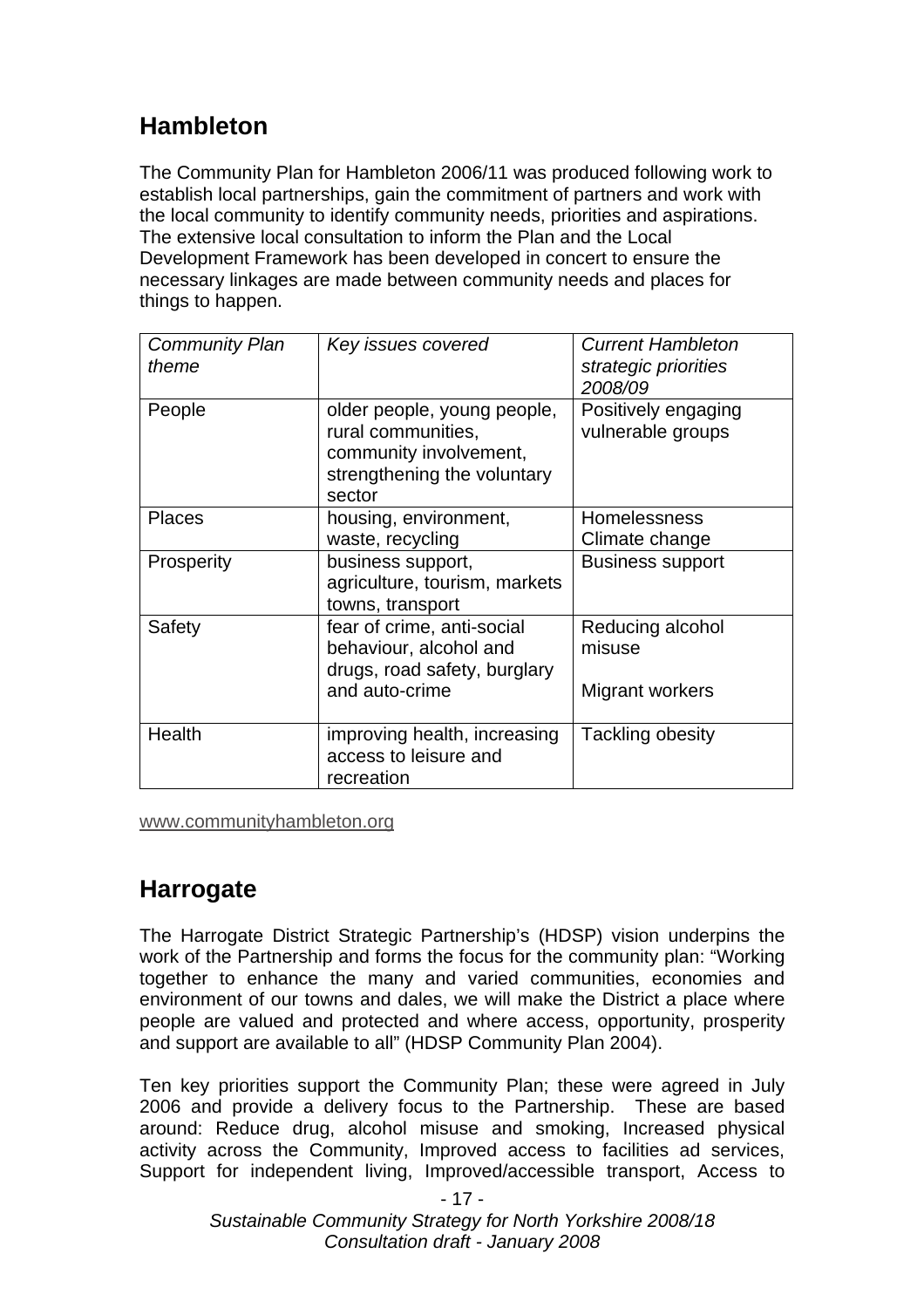training and skills, Increased affordable housing, Support for parents/carers, Improved access to employment and Reduction of CO2 Emissions.

The current Harrogate District Community Plan is due for revision in 2008 and will incorporate the new priorities, action plan and North Yorkshire Local Area Agreement.

[www.harrogate.gov.uk/partnerships](http://www.harrogate.gov.uk/partnerships)

## **Scarborough**

The North Yorkshire Coast Community Partnership covers the Borough of Scarborough and is working to achieve: "An outward-looking, vibrant and prosperous place where people have opportunities and support to achieve their full potential".

Through its Community Strategy the Partnership is working to reduce disadvantage and inequality and achieve:

- Prosperous communities, underpinned by a strong, diverse local economy, with high quality opportunities for education and skills development for people of all ages
- Safe and strong communities characterised by respect for each other and the environment, where diversity is respected and people have opportunities to become more involved in local decision making
- The protection of our cultural assets for future generations, so the outstanding natural beauty of our rural and urban landscapes and our shared culture and rich heritage is maintained, protected and developed sensitively
- Healthy and vibrant communities where people can enjoy good health, good housing and where there are opportunities for all to participate in activities that make people feel good about themselves

[www.mycoast.org.uk](http://www.mycoast.org.uk/)

#### **Selby**

Through the delivery of our Selby District Sustainable Community Strategy 2005 - 2010 the local strategic partnership works together to improve the quality of life for those who live and work in the district.

Our five themes are:

- Targeting and co-ordinating our efforts in the areas of greatest need
- Working with our community
- Developing sustainable communities
- Developing our three market towns
- Improving the image of the area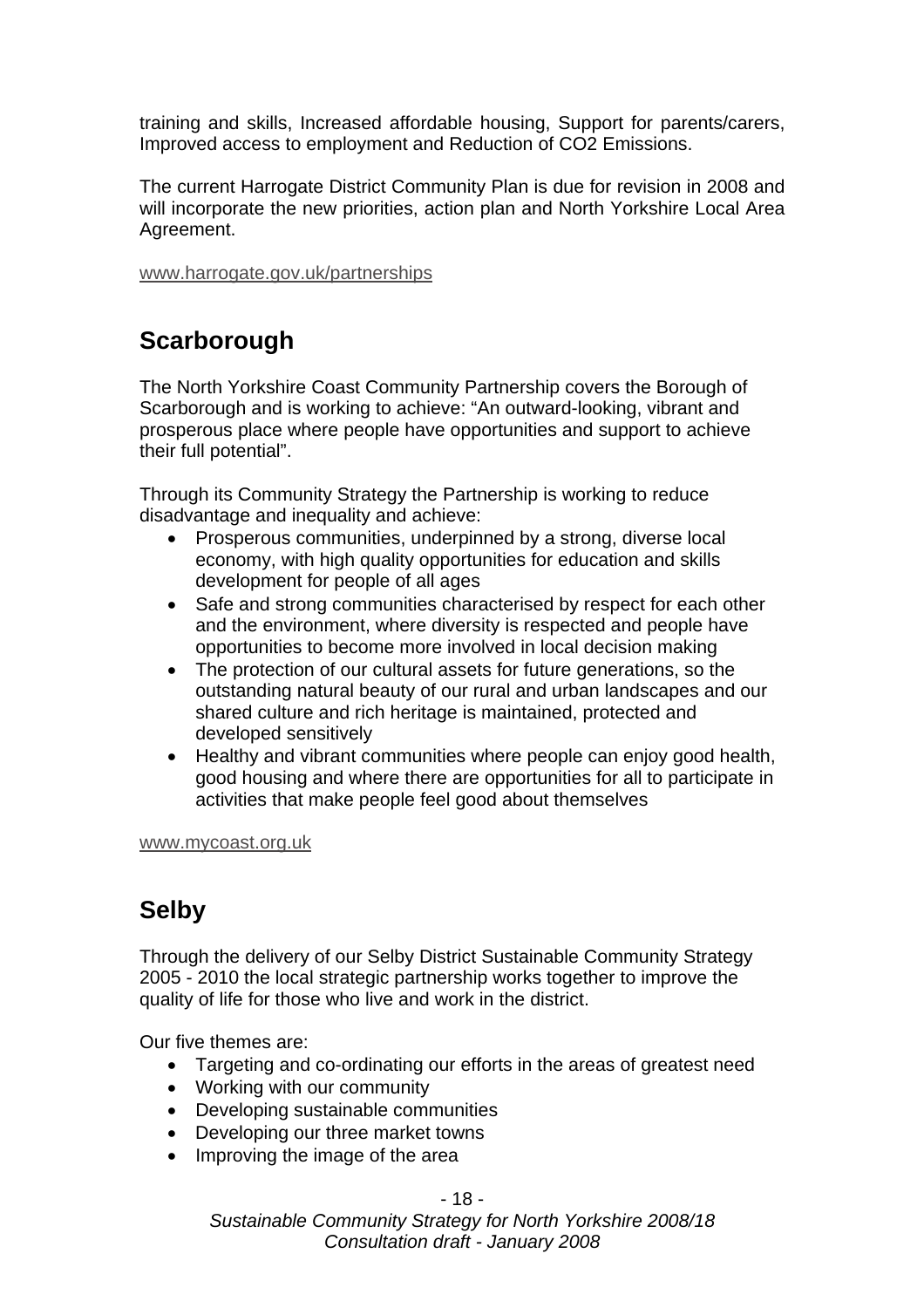## **Richmondshire**

The Richmondshire 2021 Sustainable Community Strategy has been developed after consultation with the Community and priorities have been identified under the five 'themes' of Safe Places, Healthy Living, Strong Neighbourhoods, Prosperous Communities and Green Living.

Our priorities include finding long lasting solutions to anti-social behaviour, ensuring that everyone has the opportunity of a decent home, making sure everyone has the opportunity to be as healthy as possible, ensuring that Richmondshire is a place of economic growth and helping the community to minimise their impact on the environment.

[www.richmondshire.gov.uk/your](http://www.richmondshire.gov.uk/your-council/partnerships/local strategic partnership.aspx)[council/partnerships/local%20strategic%20partnership.aspx](http://www.richmondshire.gov.uk/your-council/partnerships/local strategic partnership.aspx)

### **Ryedale**

The vision of local people for Ryedale in 2013 is a place:

- with vibrant communities where everyone is respected; where all generations have opportunities to express themselves; where diversity is welcomed and encouraged.
- that is home to welcoming and familiar neighbourhoods, where people and friendships are valued. Community spirit is strong, underpinned by security and safety. There is mutual trust between local people and the organisations that exist to help, support and serve them.
- in which it is easy to access any part of Ryedale, and all other places, for work and play. Communication is dealt with in flexible and innovative ways.
- where people enjoy life, work and leisure at their own pace. Freed from stress, they can take care of themselves and others.
- with a cherished mixture of towns, villages and landscapes. It is a peaceful sanctuary, not crowded or polluted.
- where everyone in Ryedale is involved in and can influence planning for the community; the places where they live and work; increasing opportunities to meet, learn and have fun.

The Ryedale Strategic Partnership is working to achieve this future for the communities of Ryedale and in order to do this has identified the following priorities for 2007-10:

- Obesity
- Skills for Life
- Community Transport
- Community Engagement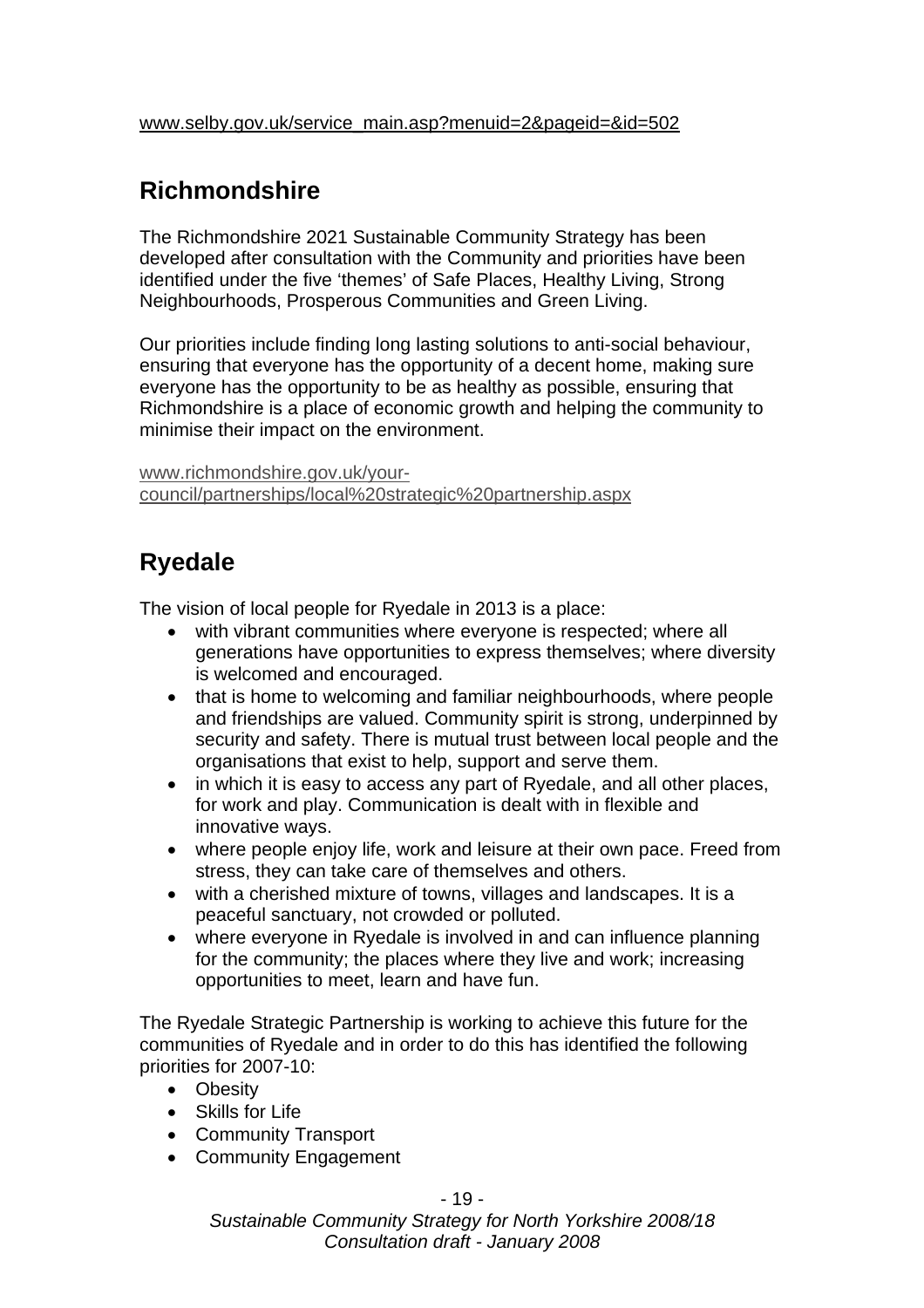### **County-Wide Partnerships and Strategies**

Each of the six Thematic Partnerships has its own governance and performance arrangements and is responsible for planning and delivering partnership programmes for their thematic area.

# **Adults' Strategic Partnership**

The Adults' Strategic Partnership has nine key outcomes derived from the White Paper for community-based health and social care 'Our Health, Our Care, Our Say: A New Direction for Community Services' (January 2006):

- Improving health
- Better prevention
- Providing access to suitable and safe accommodation
- Helping more people to make a positive contribution
- Giving people more choice and control
- Supporting more people to live at home
- Freedom from discrimination and harassment
- Maintaining Personal Dignity
- Increase Economic Well-being

The strategy has at its centre the need to tackle those issues which can lead to people being excluded from the mainstream of community life because of their frailty or vulnerability. It has the social model of disability at its heart, seeking to remove barriers to social inclusion and promoting independence, choice, well-being and citizenship. It contributes in a cross-cutting way in relation to other themes of the North Yorkshire Local Area Agreement, in particular Healthier Communities, Safer Communities, and Stronger Communities (in relation to the involvement of the Voluntary and Community Sector).

[www.nysp.org.uk/html/thematic-partnerships/adults](http://www.nysp.org.uk/html/thematic-partnerships/adults)

#### **Healthier Communities Strategic Partnership**

The purpose of the Healthier Communities Thematic Partnership is to work jointly to add value to individual agencies' work and to improve our ability to deliver on healthier communities priorities.

The key priority areas for the partnership are:

- Improving health and reducing health inequalities
- Reducing smoking in pregnancy

 $-20 -$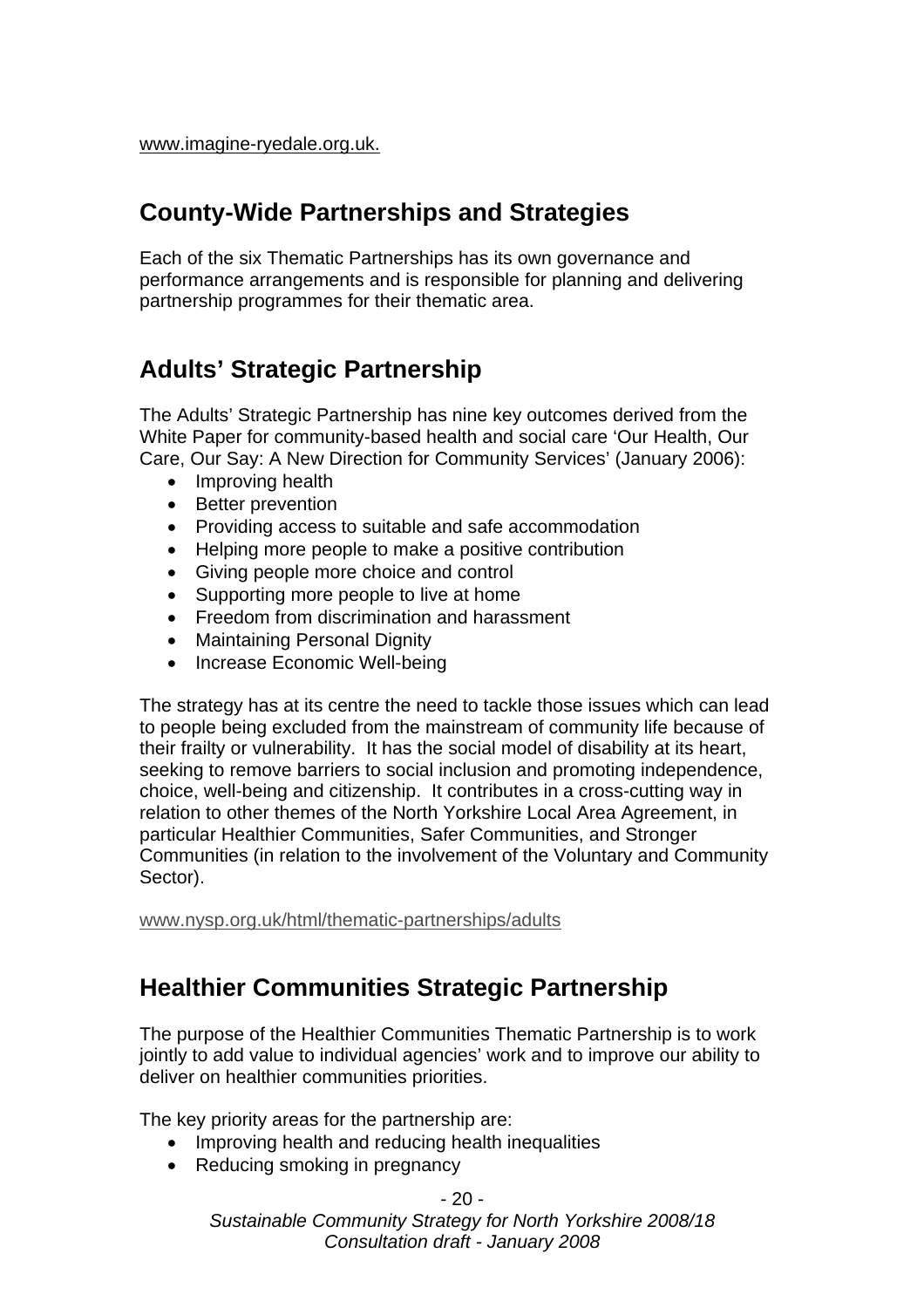- Improve mental health and wellbeing
- Increase physical activity in adults
- Tackle childhood obesity
- Reduce harm from alcohol misuse

We want to continue to improve the health of all North Yorkshire's residents, but we need to improve the health of the worst off at a faster rate so that we can narrow the gap in health outcomes and in life expectancy between our most and least deprived communities. Much of the work of the partnership is cross-cutting and links closely to the work of the other thematic partnerships.

[www.nysp.org.uk/html/thematic-partnerships/healthier-communities](http://www.nysp.org.uk/html/thematic-partnerships/healthier-communities)

#### **North Yorkshire Children & Young People's Strategic Partnership**

The Children and Young People Strategic Partnership oversees and implements the Children and Young People's Plan (CYPP). The CYPP is central to planning, commissioning and delivering services for children and young people county-wide.

The Partnership developed the CYPP by listening to the opinions and aspirations of children and young people, their parents and carers, and the people who deliver services to them. The Partnership considered evidence about the well-being of young people, using the Every Child Matters outcomes to assess how best to ensure that young people are healthy and safe, can enjoy and achieve, can make positive contributions, and can develop economic security.

The Partnership works together to deliver these outcomes, helping children to grow up to have good lives as adults whilst also valuing their childhood and teenage years. The Partnership supports individuals, families, and communities to develop independence and the capacity to meet their own challenges. By implementing the CYPP, the Partnership strives to improve the opportunities and quality of life available to all children and young people in North Yorkshire.

[www.nysp.org.uk/html/thematic-partnerships/children-and-young-people](http://www.nysp.org.uk/html/thematic-partnerships/children-and-young-people)

#### **York & North Yorkshire Development Board**

The Board, and its officer based Partnership Executive, is a partnership of Councils, Yorkshire Forward, Learning and Skills Council and Job Centre Plus along with representatives from the private and voluntary sectors that have significant responsibilities for economic and community regeneration.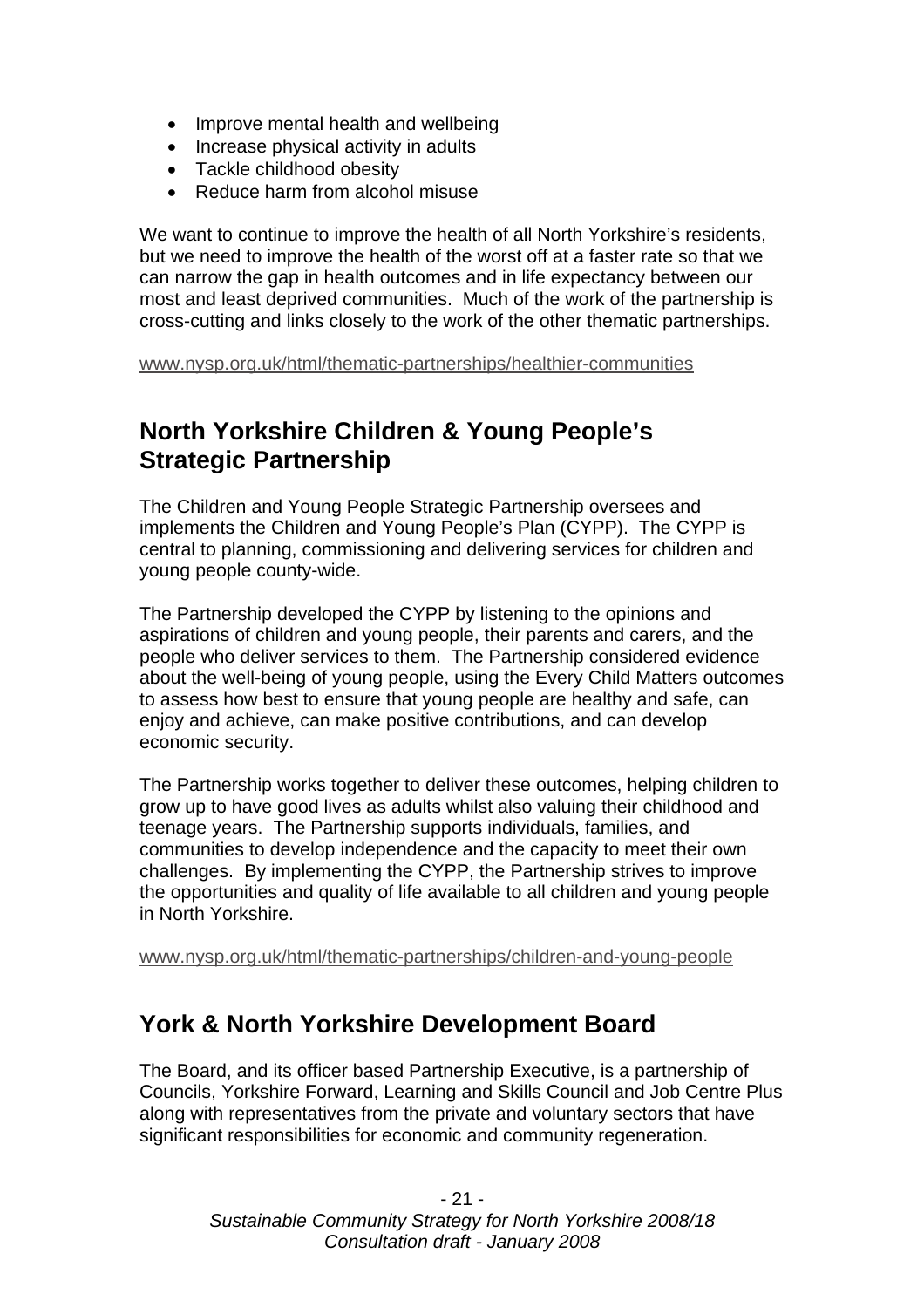The Partnership's main role is to ensure that the sub-region speaks with one voice and to agree the sub-region's view as to the priorities for economic and social regeneration. The Board has the responsibility of facilitating the implementation of the Regional Economic Strategy in the sub region and prepares and monitors the Investment Plan to achieve that.

The Sub-Regional Investment Plan, agreed by the Development Board in 2007, articulates the strategic activity York and North Yorkshire will undertake to achieve its vision of 'A sustainable and prosperous York and North Yorkshire Economy' where its people Aspire, Achieve and Enjoy, achieved through five Transformational themes:

- Exploiting knowledge and Innovation
- Stimulating and supporting enterprise and an enterprising culture
- Developing a contemporary, high quality cultural and environmental offer
- Attracting and developing knowledgeable and creative people
- Ensuring a connected sub-region

[www.nysp.org.uk/html/thematic-partnerships/economy-and-enterprise](http://www.nysp.org.uk/html/thematic-partnerships/economy-and-enterprise)

#### **York & North Yorkshire Safer Communities Forum**

Established over three years ago, the YNYSCF brings together key stakeholders with an interest in community safety and related criminal justice issues. Now working through the NYSP as part of the wider community wellbeing agenda, the YNYSCF provides strategic leadership and co-ordination across partners to achieve safer communities across the County.

The Forum works closely with local crime and disorder reduction partnerships (CDRPs) to compliment, facilitate and co-ordinate existing work, ensuring communities have the opportunity to identify issues of concern, see real input invested in developing solutions and real outcomes in terms of fewer crimes and a better quality of life.

Through overseeing Government grants in respect of community safety, the Forum seeks to ensure every pound is maximised - principally through robust performance management, joint working and sharing, implementing and developing best practice.

Applying these principles, the Forum has identified the following priority areas where it will concentrate resources over the life of this strategy for maximum effect:

- Alcohol related disorder
- Domestic abuse
- Prolific and other priority offenders
- Anti-social behaviour
- Violent crime
- Road safety

- 22 -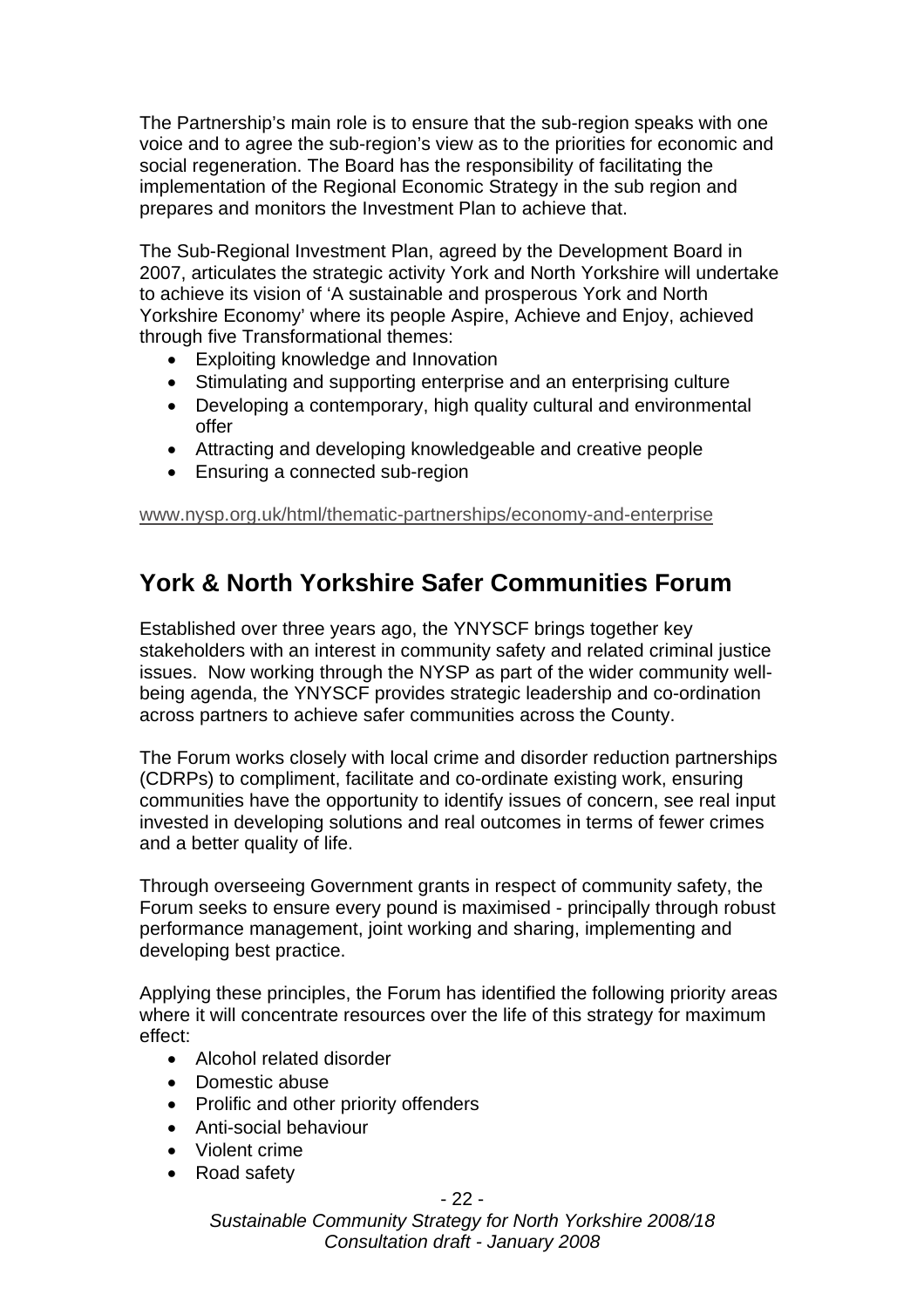#### **York & North Yorkshire Rural Partnership - Stronger Communities**

The Rural Partnership provides an opportunity for member bodies to work together at a strategic level to plan services and programmes in relation to rural issues. The Partnership aims to establish a clear vision and voice for rural North Yorkshire and to match priority and need to delivery and funding.

The priorities for the Partnership are:

- Affordable housing
- Access to services and opportunities
- Provision of cultural services
- Community capacity
- Environmental issues.

These priorities are reflected in the North Yorkshire Local Area Agreement where this Partnership has taken a key role in development and service delivery of specific targets.

The Rural Partnership also assists in the delivery of the Regional Rural Framework priorities at a sub-regional level and links to the Regional Rural Board to ensure North Yorkshire's priorities are represented in the Yorkshire and Humber Region.

[www.nysp.org.uk/html/thematic-partnerships/stronger-communities-york](http://www.nysp.org.uk/html/thematic-partnerships/stronger-communities-york-north-yorkshire-rural-partnership)[north-yorkshire-rural-partnership](http://www.nysp.org.uk/html/thematic-partnerships/stronger-communities-york-north-yorkshire-rural-partnership)

#### **Joint Strategic Needs Assessment**

Section 116 of the Local Government and Public Involvement in Health Act 2007 introduces, from April 2008, a new requirement for primary care trusts and local authorities to produce a Joint Strategic Needs Assessment (JSNA) of the health and social care needs of their local community. The JSNA will be carried out jointly by the Director of Public Health, the Director of Adult Social Services and the Director of Children's Services. The JSNA will then be taken into account in revising the Sustainable Community Strategy for North Yorkshire, and the issues identified will then inform the priorities and targets in revisions of the North Yorkshire Local Area Agreement.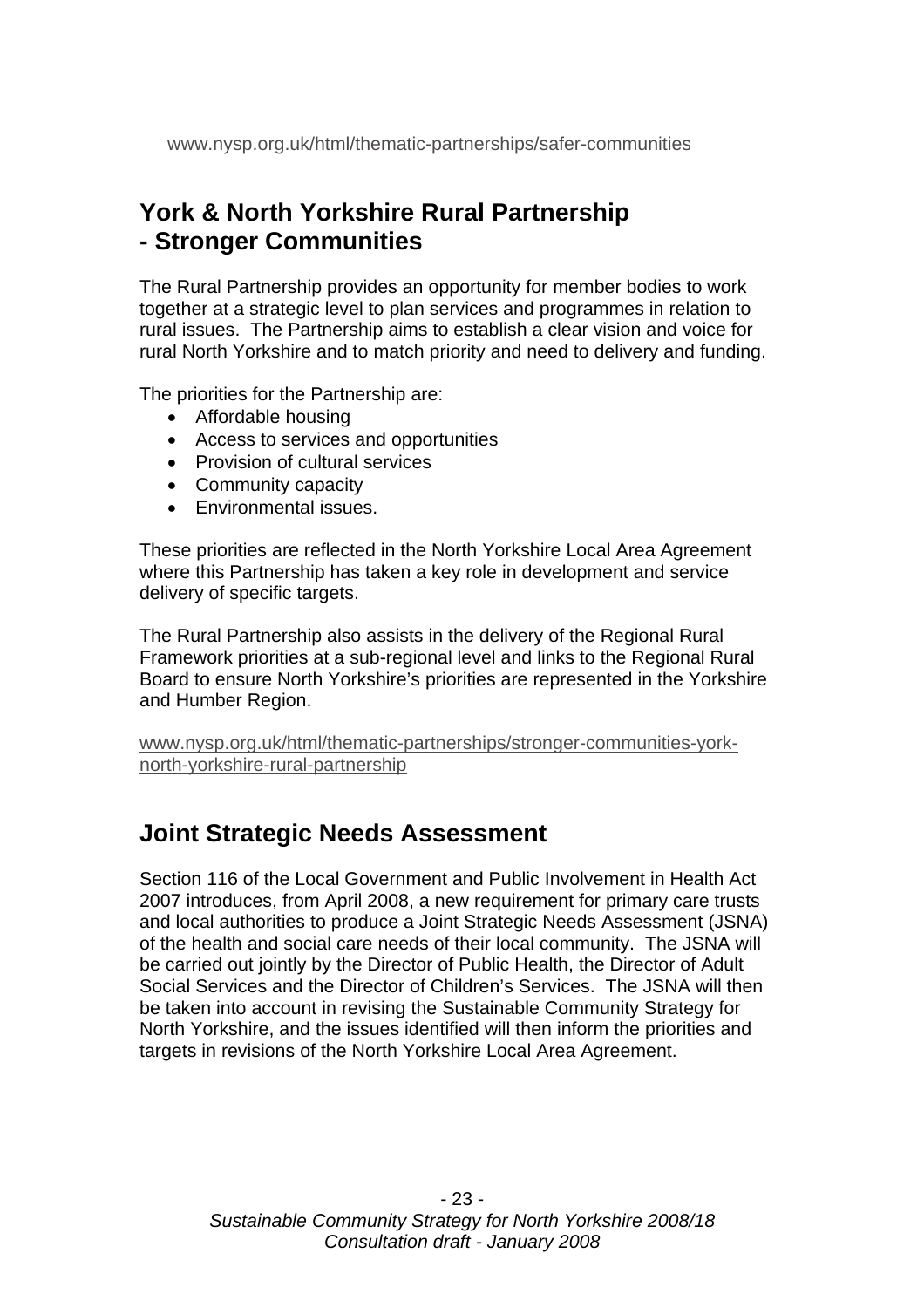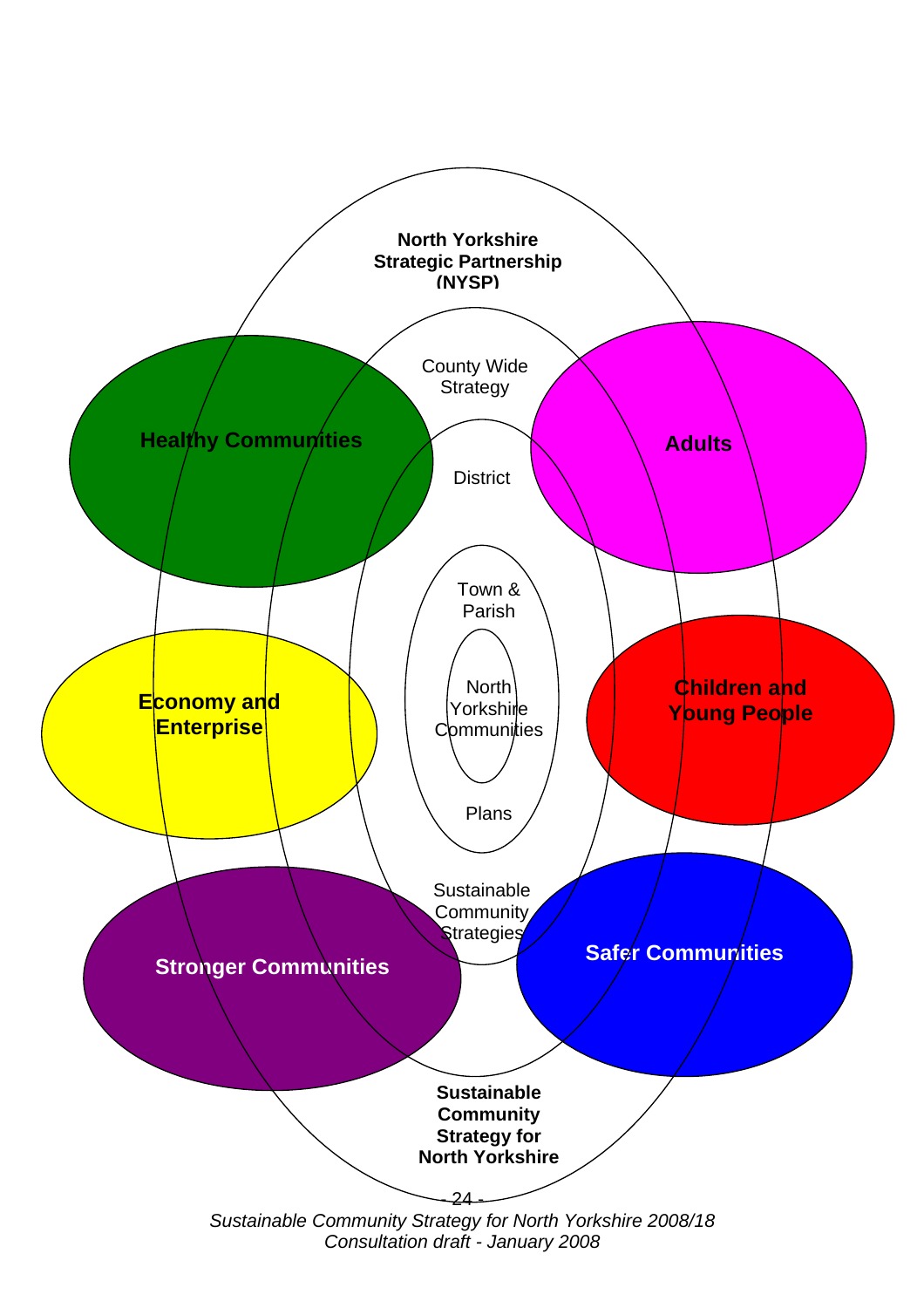# **Appendix 2 NYSP structure and contact details**

The North Yorkshire Strategic Partnership (NYSP) brings together the principal public sector agencies responsible for promoting the economic, social and environmental wellbeing of communities in the County, together with partners from the voluntary and community and business sectors and each of the district level local strategic partnerships.

Members if the NYSP recognise that they can do more with their limited resources if they focus their efforts jointly on a common understanding of communities' needs and so have established the strategic partnership to that end.

The role of the NYSP is to provide leadership and to drive forward action in relation to identified issues where cross-cutting working would deliver benefits of co-ordination, resource management or avoidance of duplication. Our intention is to plan work jointly and to promote partnership work to deliver added value to the communities we serve.

The NYSP has four components:

The **Wider Partnership**. This is open to all organisations and partnerships interested in the wellbeing of North Yorkshire's communities. Meeting in conference style annually, this body has shown itself to be a good forum for consultation and briefing. It has had a positive input to the development of NYSP policy and the content of the LAA.

The **NYSP Council**. This establishes and maintains the policy framework for the work of the Partnership, as set out in the Sustainable Community Strategy for North Yorkshire and the North Yorkshire LAA. Membership of the Council includes all those partners under a duty to cooperate in the formulation of a sustainable community strategy and in the delivery of a LAA, together with others identified as important locally, for example each local strategic partnership and representatives of elected councillors.

The **NYSP Executive**. This ensures that the priorities of the NYSP are taken forward. Membership comprises chief executives of the principal public sector agencies in the county together with representatives of the voluntary and community and business sectors.

Six **Thematic Partnerships** provide strategic partnership arrangements for issues within their remit:

- Adults' Strategic Partnership
- Healthier Communities Strategic Partnership
- North Yorkshire Children & Young People's Strategic Partnership

- 25 -